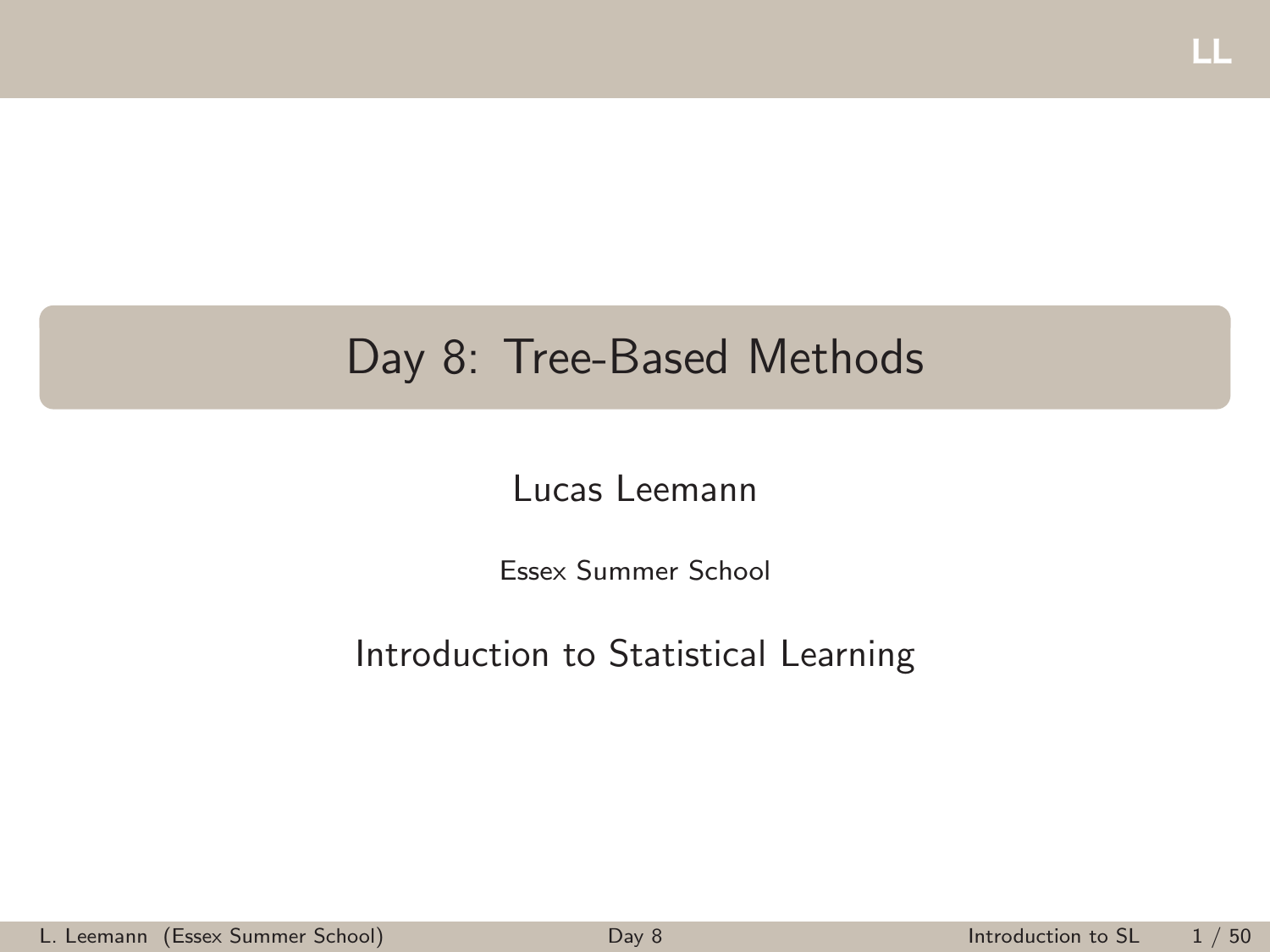#### **1** [Tree-based Methods](#page-2-0)

#### 2 [Bagging](#page-31-0)

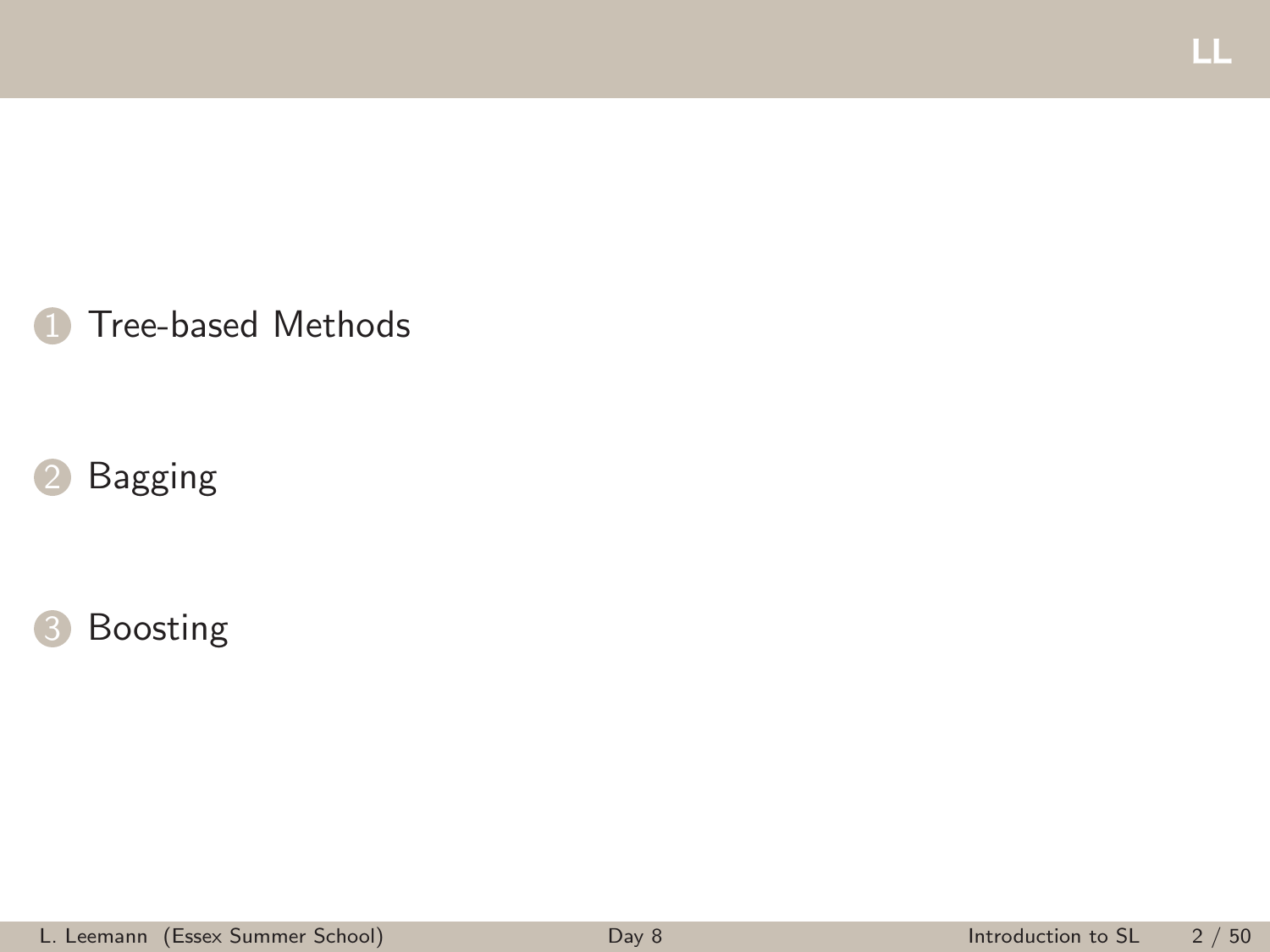#### <span id="page-2-0"></span>Tree-based Methods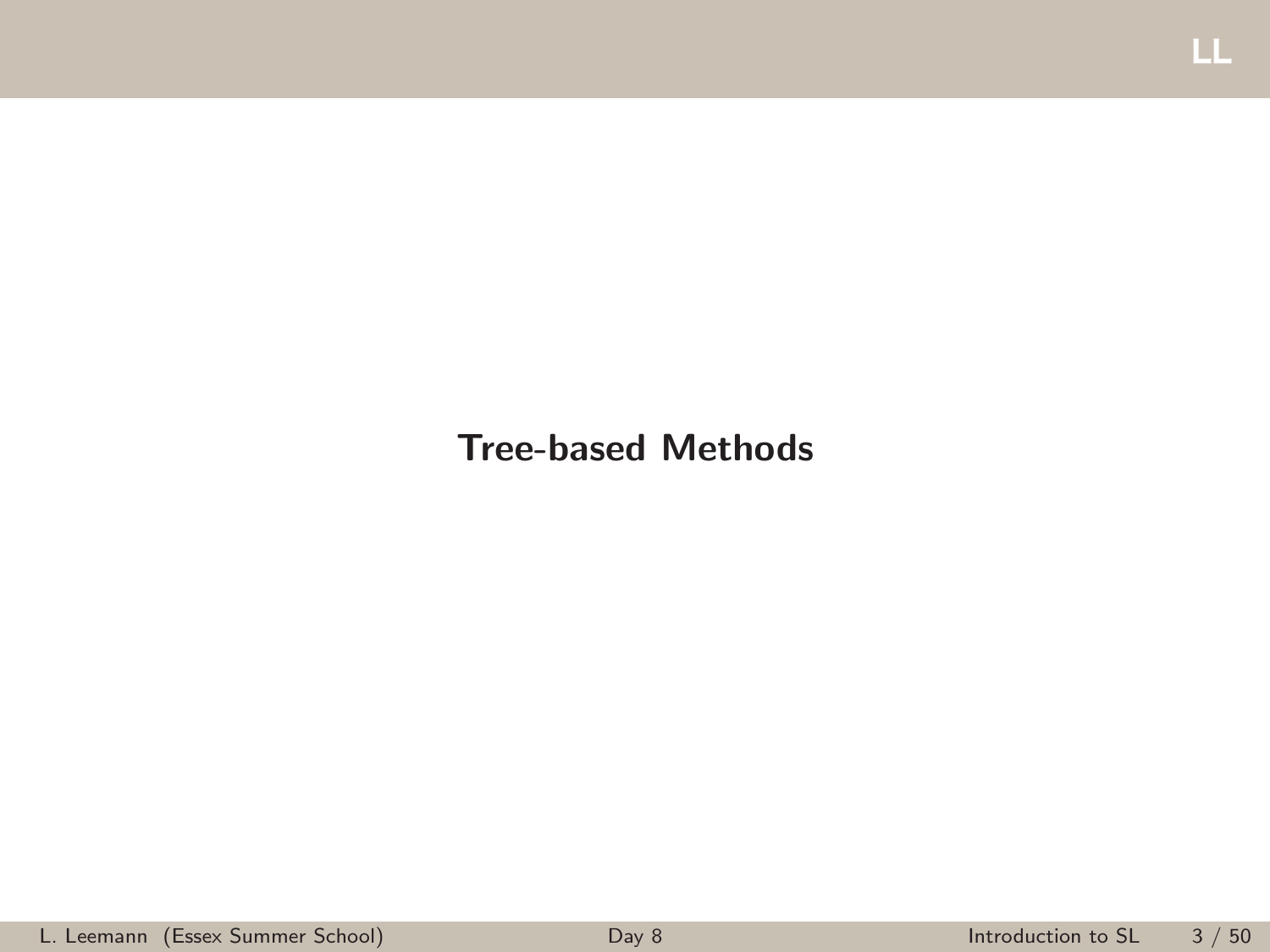### Tree-based Methods

- Here we describe tree-based methods for regression and classification.
- These involve stratifying or segmenting the predictor space into a number of simple regions.
- Since the set of splitting rules used to segment the predictor space can be summarized in a tree, these types of approaches are known as decision-tree methods.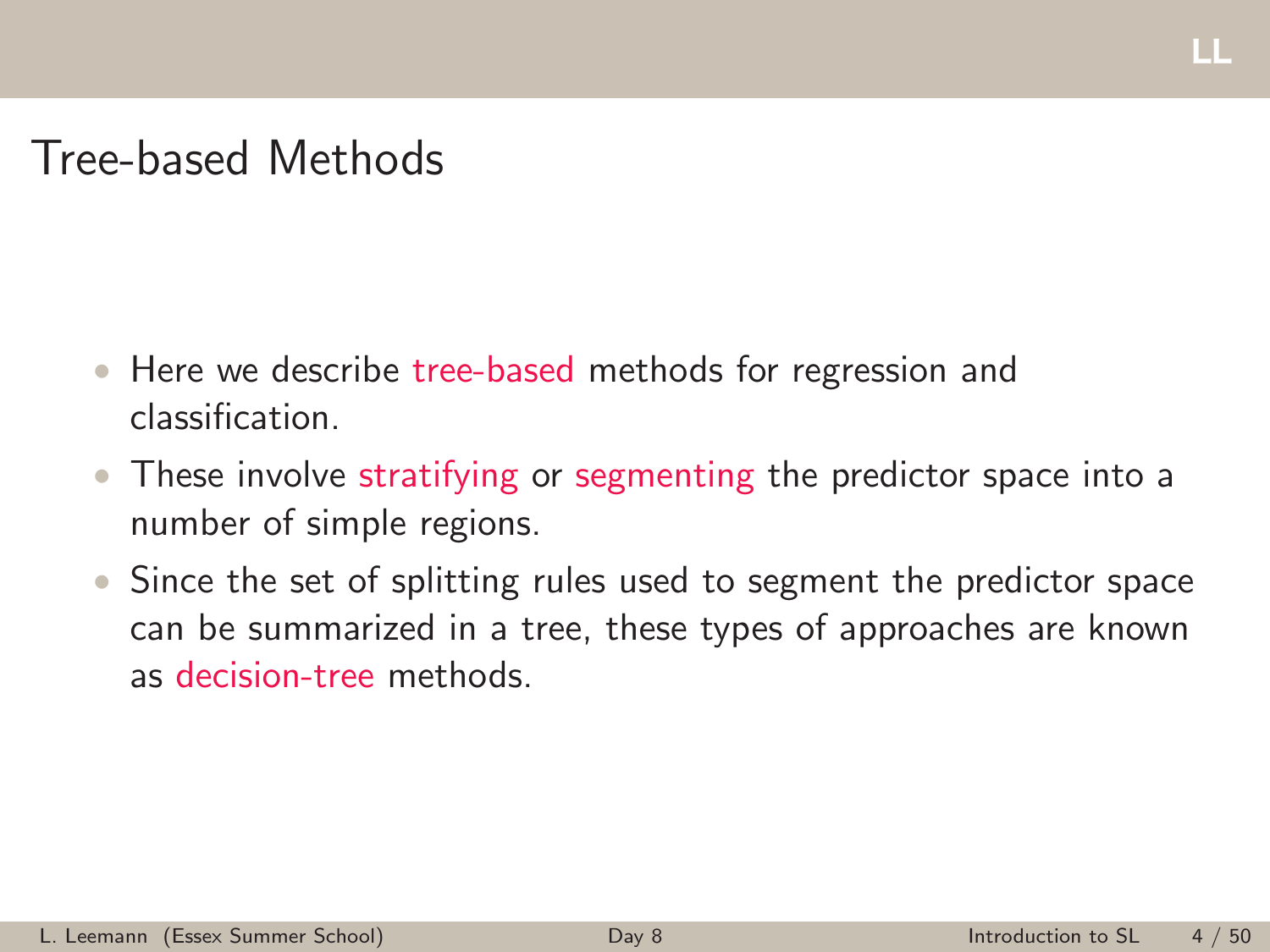### Pros and Cons

- Tree-based methods are simple and useful for interpretation.
- However they typically are not competitive with the best supervised learning approaches in terms of prediction accuracy.
- Hence we also discuss bagging, random forests, and boosting. These methods grow multiple trees which are then combined to yield a single consensus prediction.
- Combining a large number of trees can often result in dramatic improvements in prediction accuracy, at the expense of some loss interpretation.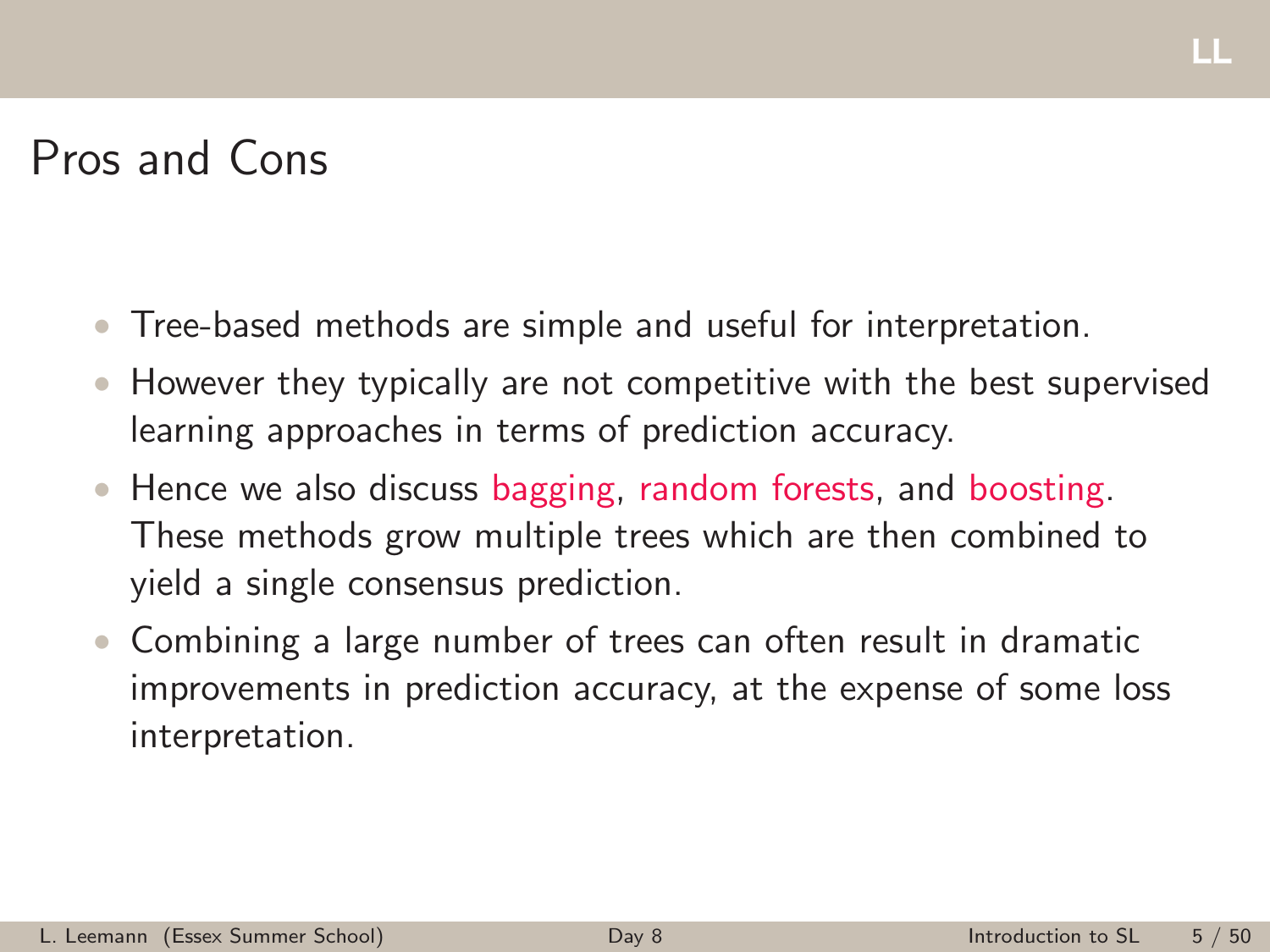#### LL

## The Basics of Decision Trees

- Decision trees can be applied to both regression and classification problems.
- We first consider regression problems, and then move on to classification.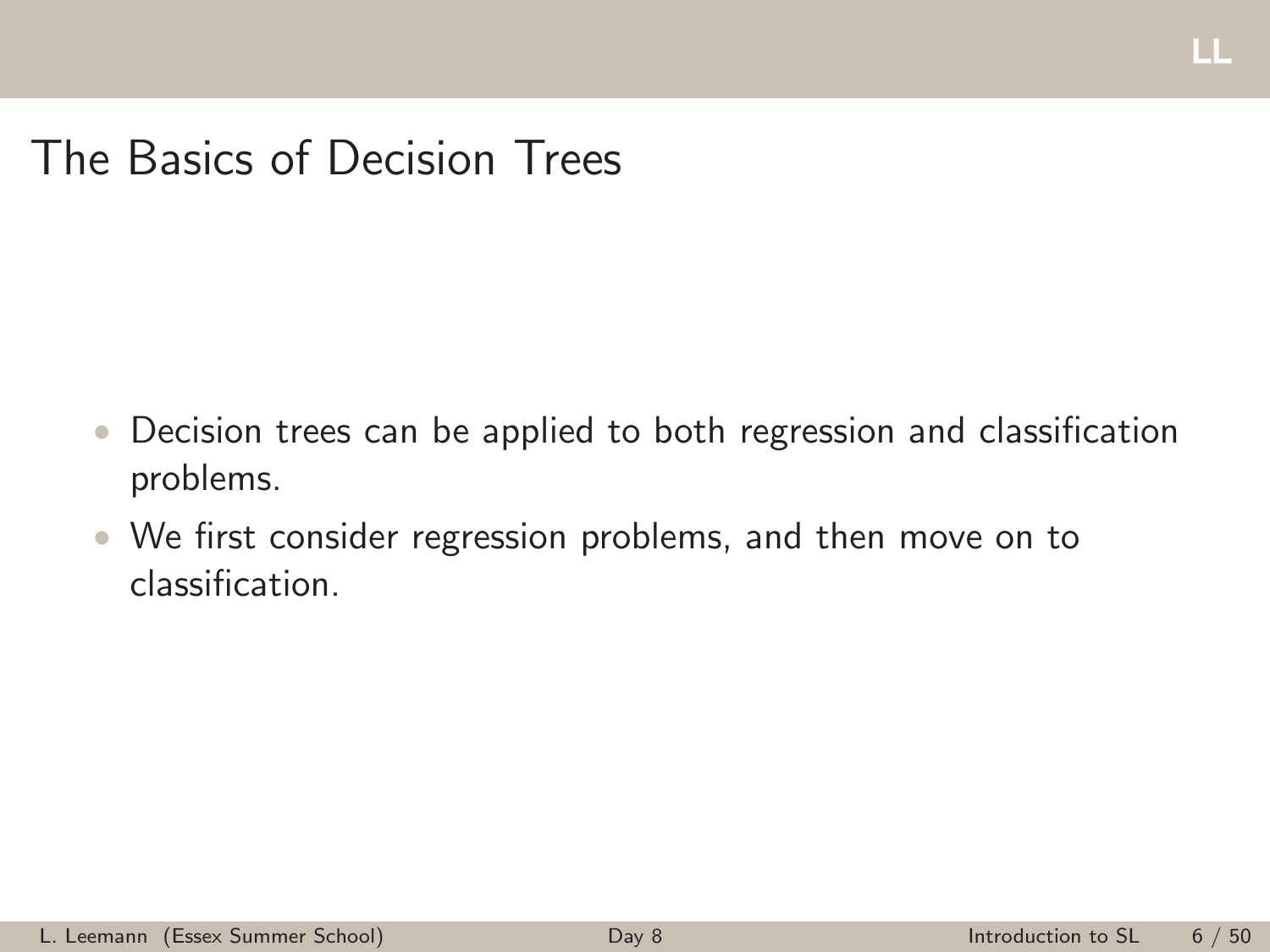Baseball salary data



(Hastie et al, 2008: 304)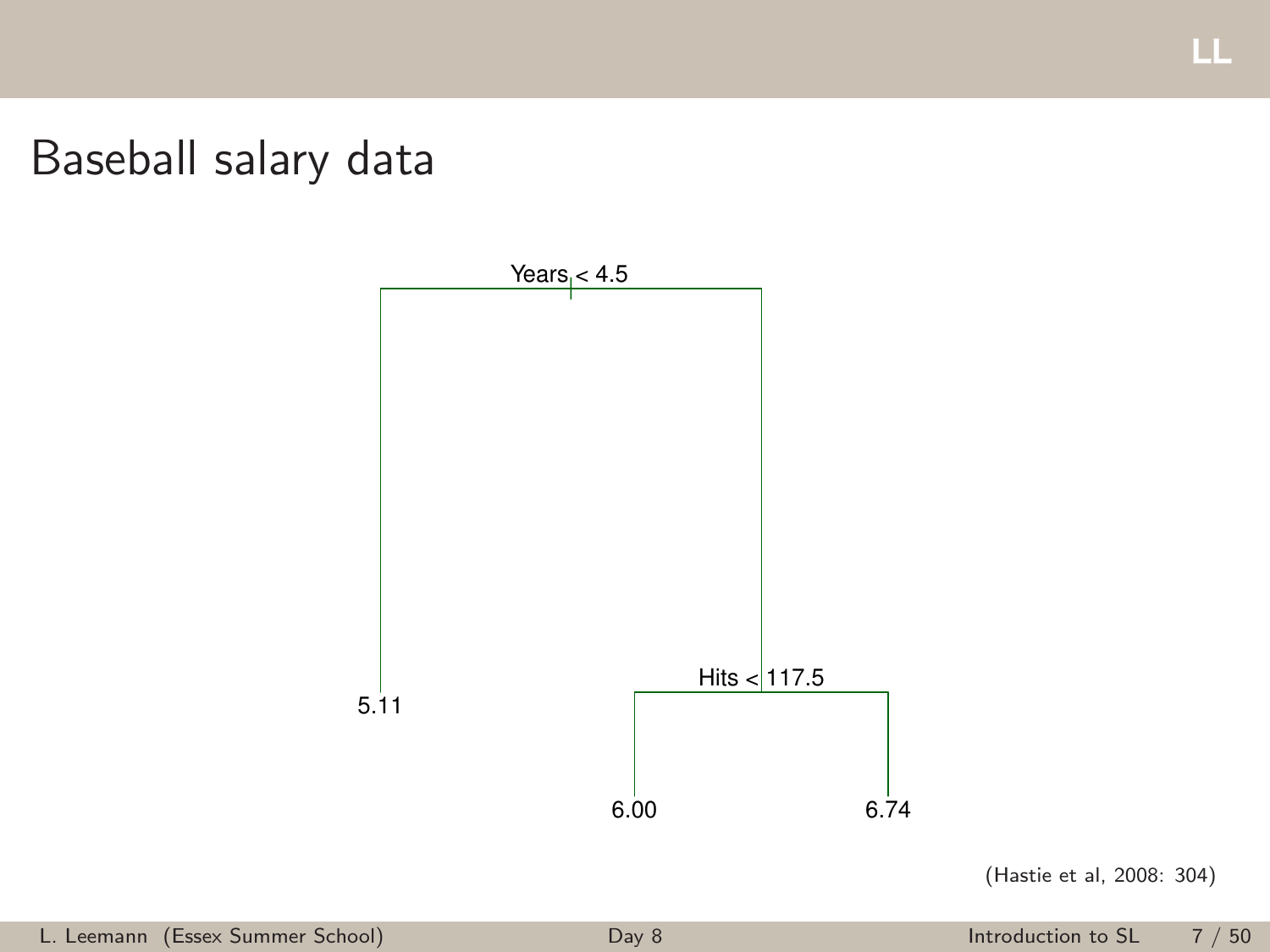## Details of previous figure

- For the Hitters data, a regression tree for predicting the log salary of a baseball player, based on the number of years that he has played in the major leagues and the number of hits that he made in the previous year.
- At a given internal node, the label (of the form  $X_i < t_k$ ) indicates the left-hand branch emanating from that split, and the right-hand branch corresponds to  $X_i \geq t_k$ . For instance, the split at the top of the tree results in two large branches. The left-hand branch corresponds to Years  $<$  4.5, and the right-hand branch corresponds to Years  $> 4.5$ .
- The tree has two internal nodes and three terminal nodes, or leaves. The number in each leaf is the mean of the response for the observations that fall there.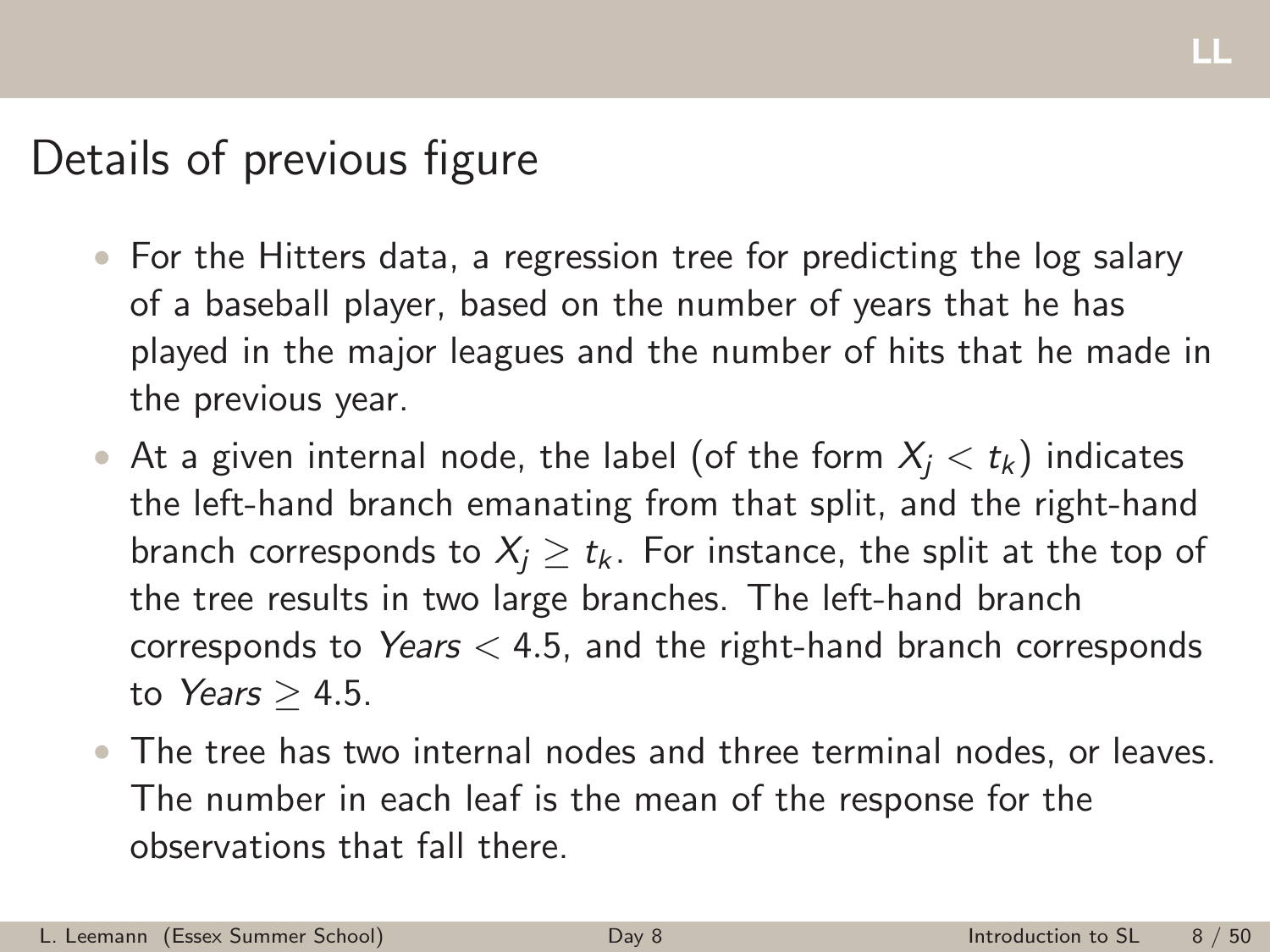## **Results**

• Overall, the tree stratifies or segments the players into three regions of predictor space:  $R_1 = \{X | Years < 4.5\},\$  $R_2 = \{X | \text{Years} \geq 4.5, \text{Hits} < 117.5 \}$ , and  $R_3 = \{X | \text{Years} \geq 4.5, \text{Hits} \geq 117.5 \}.$ 



(Hastie et al, 2008: 305)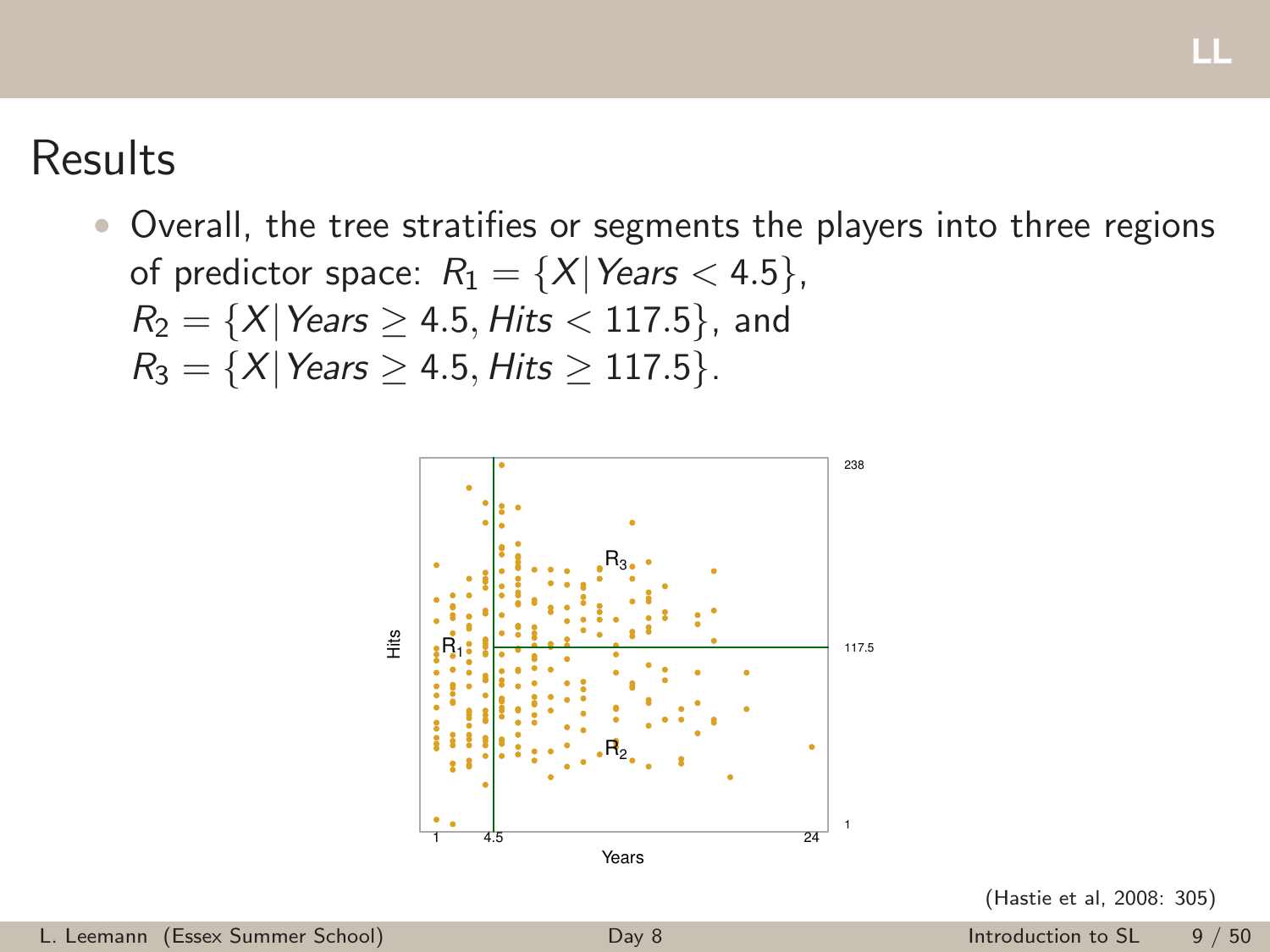## Terminology for Trees

- In keeping with the tree analogy, the regions  $R_1$ ,  $R_2$ , and  $R_3$  are known as terminal nodes.
- Decision trees are typically drawn upside down, in the sense that the leaves are at the bottom of the tree.
- The points along the tree where the predictor space is split are referred to as internal nodes.
- In the hitters tree, the two internal nodes are indicated by the text Years  $< 4.5$  and Hits  $< 117.5$ .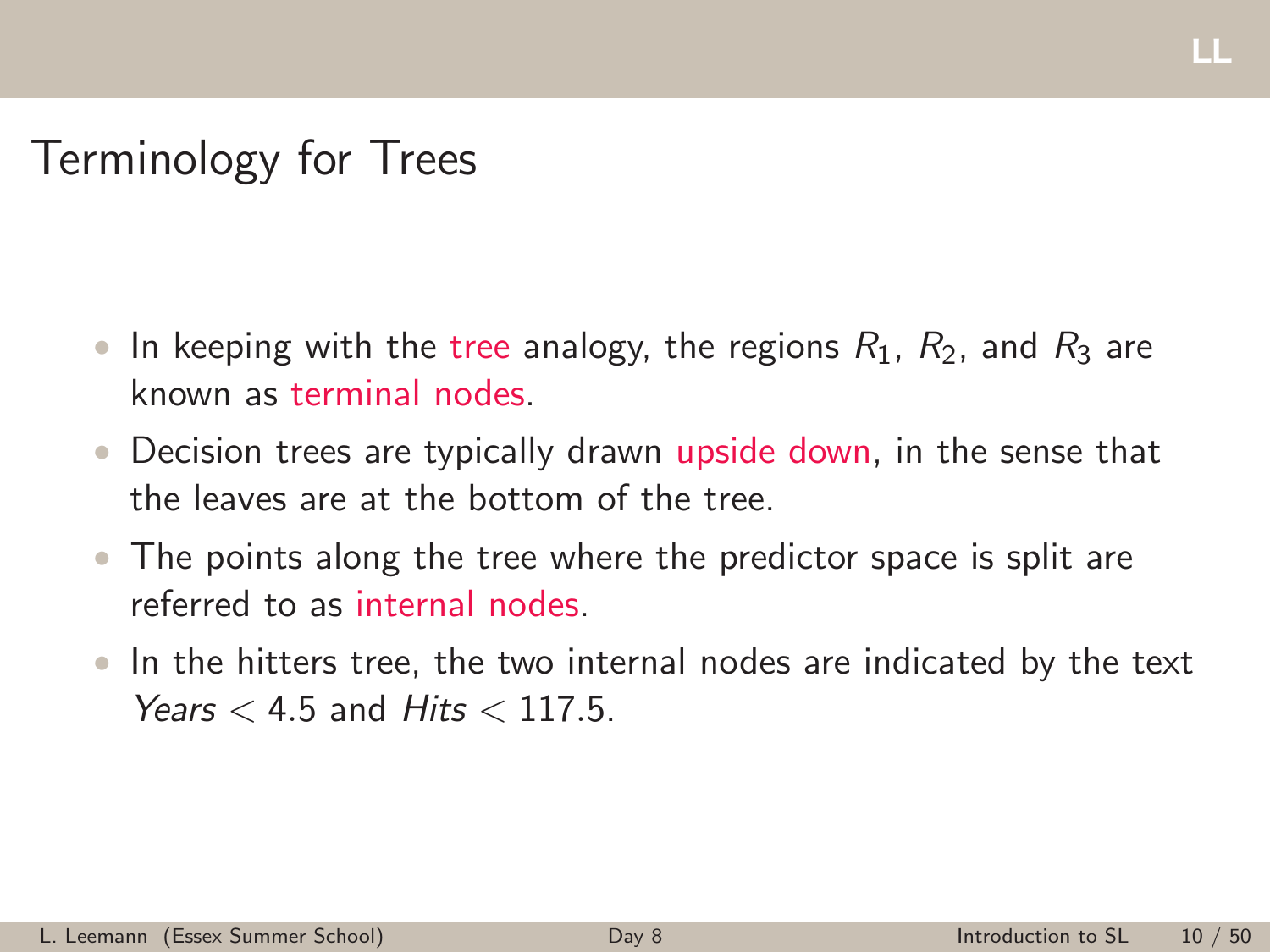#### Interpretation of Results

- Years is the most important factor in determining Salary, and players with less experience earn lower salaries than more experienced players.
- Given that a player is less experienced, the number of *Hits* that he made in the previous year seems to play little role in his Salary.
- But among players who have been in the major leagues for five or more vears, the number of Hits made in the previous year does affect Salary, and players who made more Hits last year tend to have higher salaries.
- Surely an over-simplification, but compared to a regression model, it is easy to display, interpret and explain.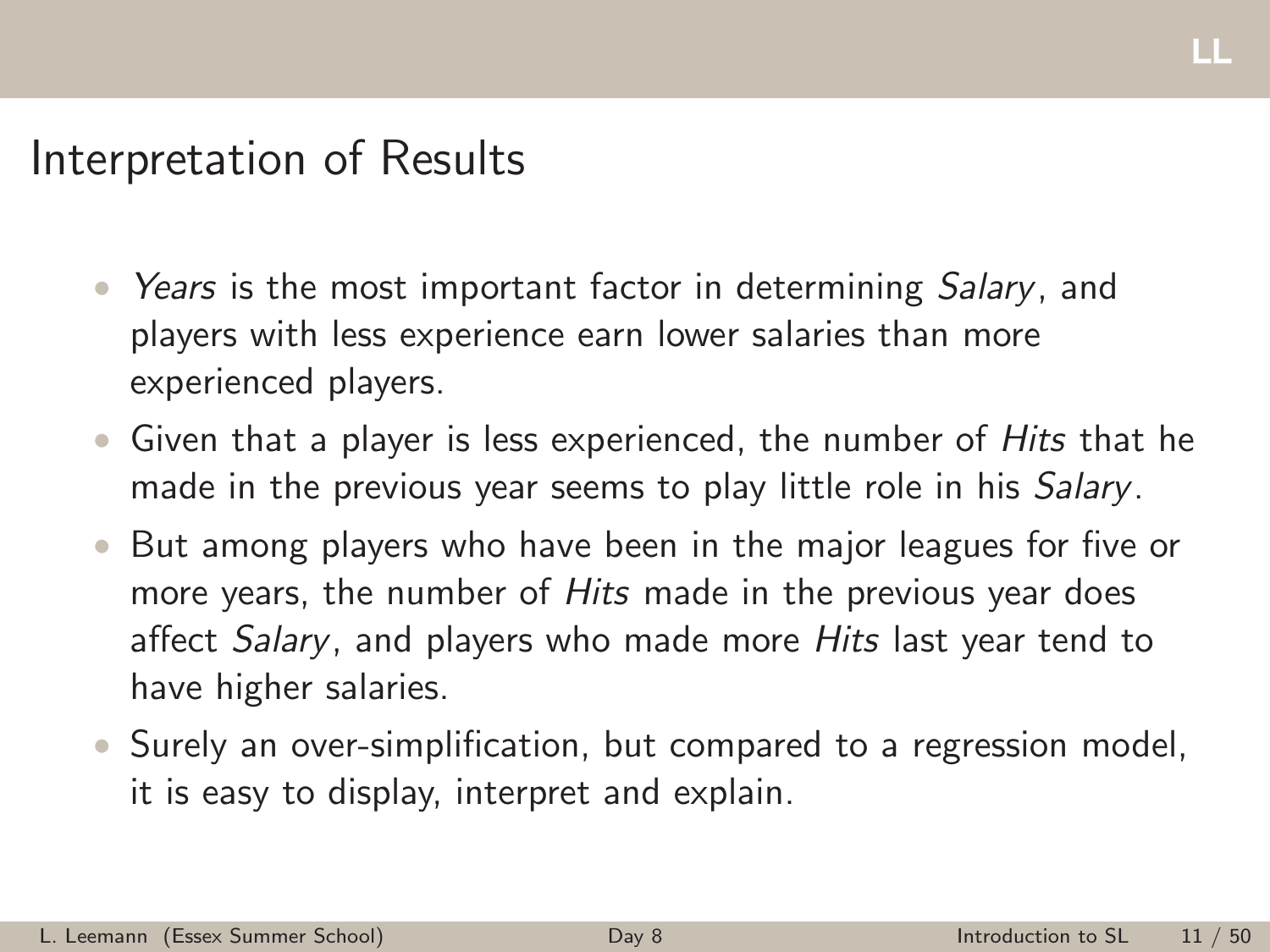#### LL

## Details of the tree-building process

- $\bullet$  We divide the predictor space that is, the set of possible values for  $X_1, X_2, \ldots, X_p$  – into J distinct and non-overlapping regions,  $R_1, R_2, \ldots, R_J$ .
- $\bullet$  For every observation that falls into the region  $R_j$ , we make the same prediction, which is simply the mean of the response values for the training observations in  $R_j$ .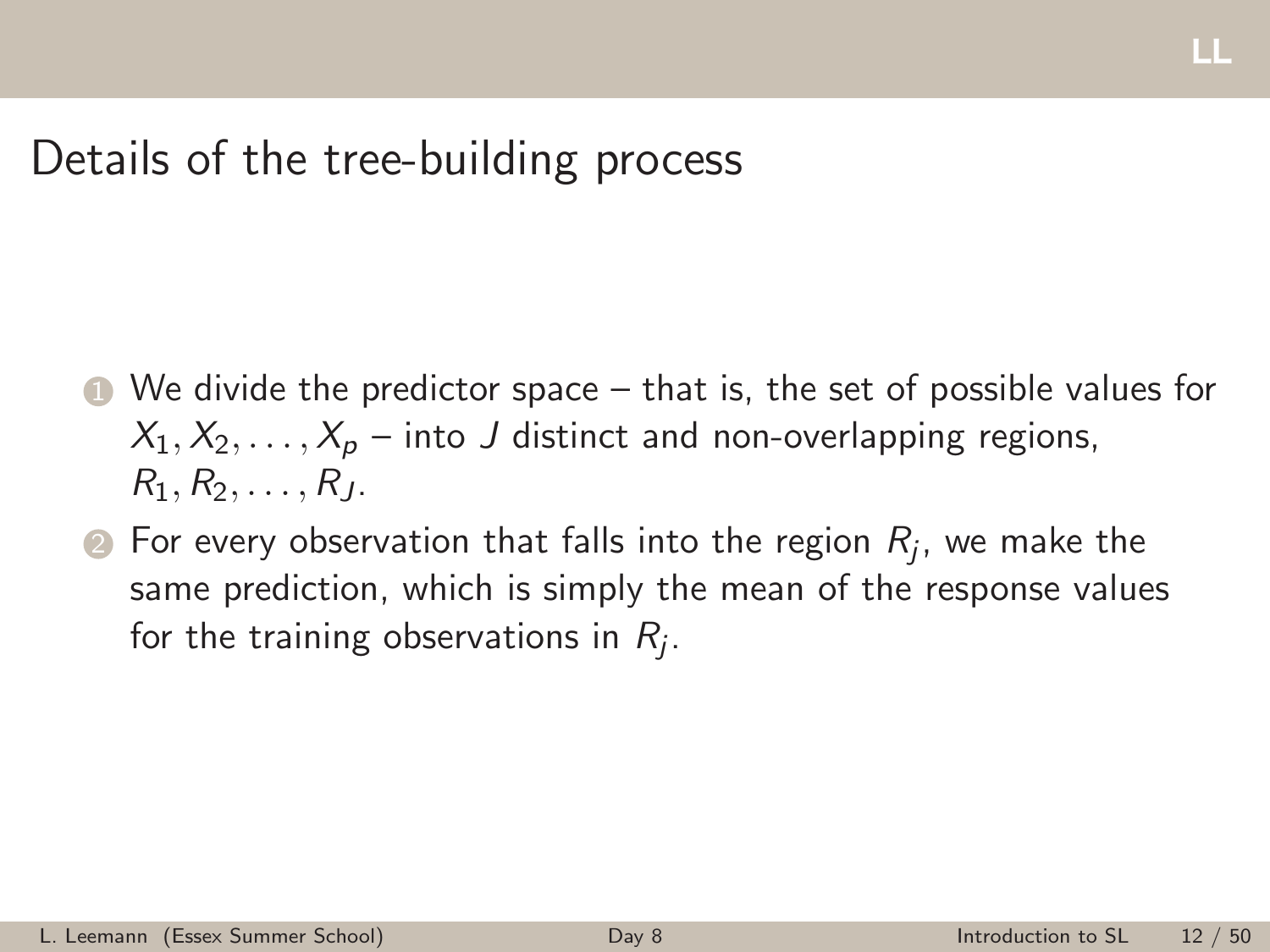## More details of the tree-building process

- In theory, the regions could have any shape. However, we choose to divide the predictor space into high-dimensional rectangles, or boxes, for simplicity and for ease of interpretation of the resulting predictive model.
- The goal is to find boxes  $R_1, \ldots, R_J$  that minimize the RSS, given by

$$
\sum_{j=1}^J\sum_{i\in R_j}(y_i-\hat{y}_{R_j})^2,
$$

where  $\hat{y}_{R_j}$  is the mean response for the training observations within the jth box.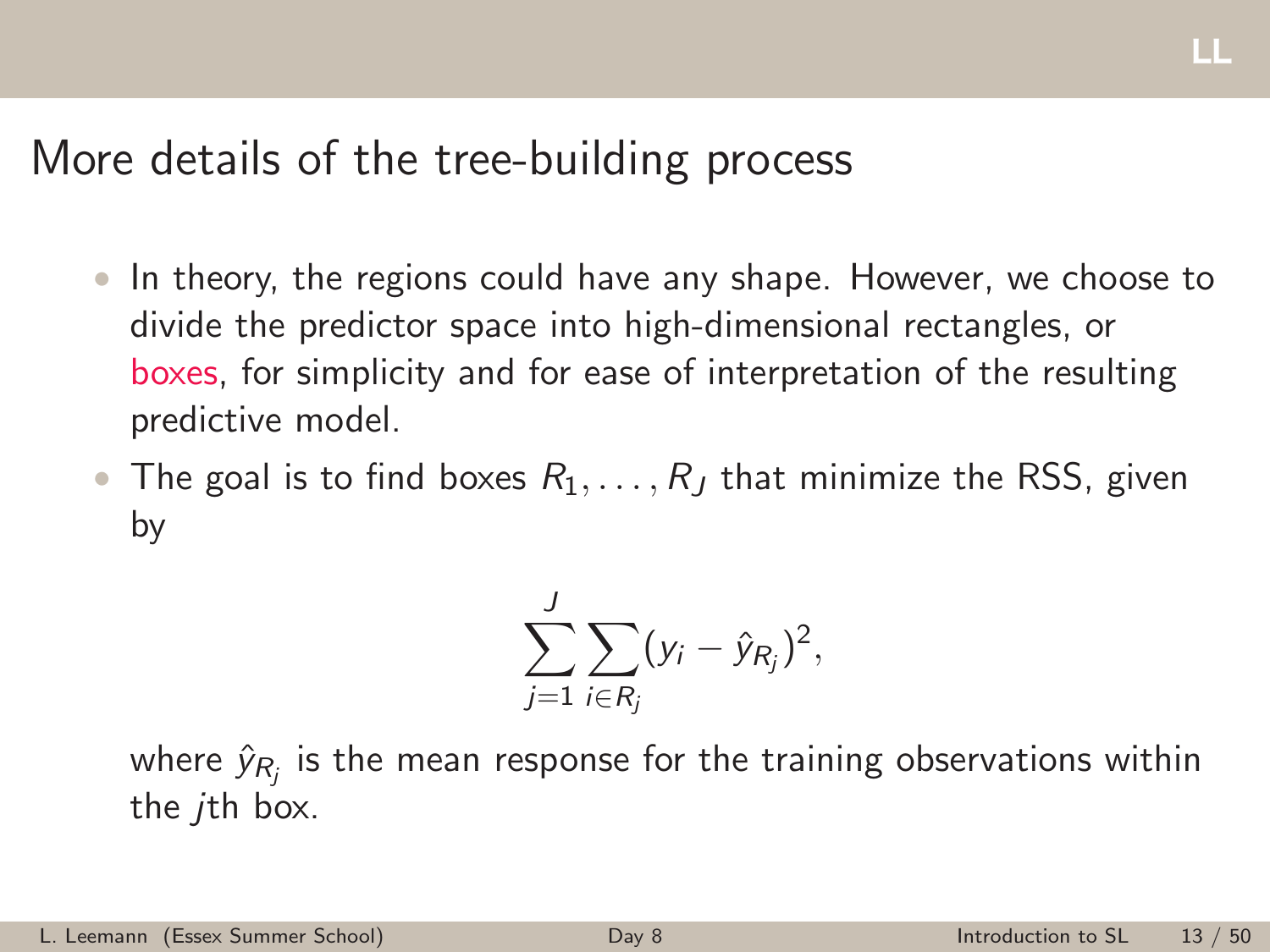## More details of the tree-building process

- Unfortunately, it is computationally unfeasible to consider every possible partition of the feature space into J boxes.
- For this reason, we take a top-down, greedy approach that is known as recursive binary splitting.
- The approach is top-down because it begins at the top of the tree and then successively splits the predictor space; each split is indicated via two new branches further down on the tree.
- It is greedy because at each step of the tree-building process, the best split is made at that particular step, rather than looking ahead and picking a split that will lead to a better tree in some future step.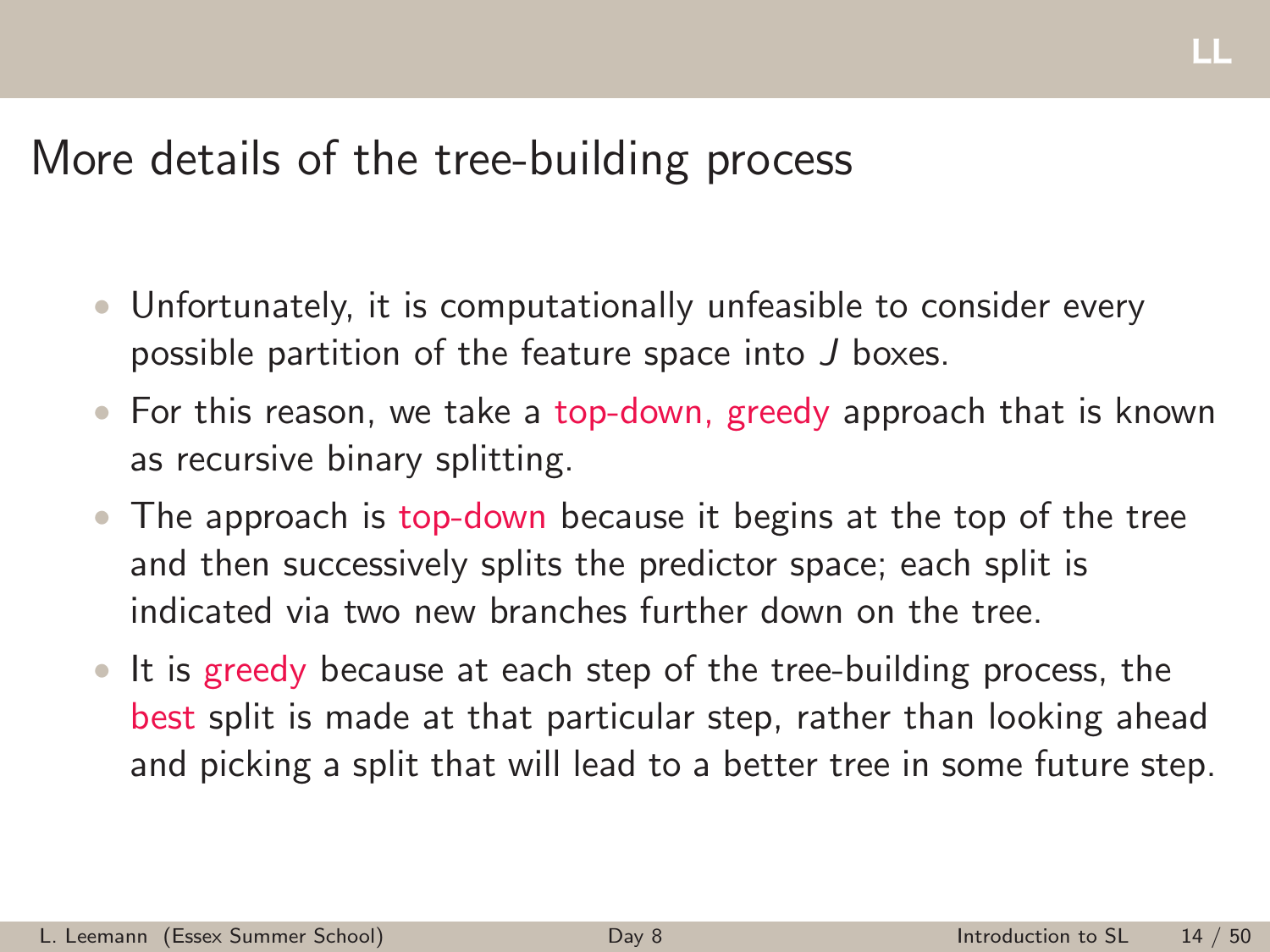### Details – Continued

- We first select the predictor  $X_i$  and the cutpoint s such that splitting the predictor space into the regions  $\{X|X_i < s\}$  and  $\{X|X_i \geq s\}$  leads to the greatest possible reduction in RSS.
- Next, we repeat the process, looking for the best predictor and best cutpoint in order to split the data further so as to minimize the RSS within each of the resulting regions.
- However, this time, instead of splitting the entire predictor space, we split one of the two previously identified regions. We now have three regions.
- Again, we look to split one of these three regions further, so as to minimize the RSS. The process continues until a stopping criterion is reached; for instance, we may continue until no region contains more than five observations.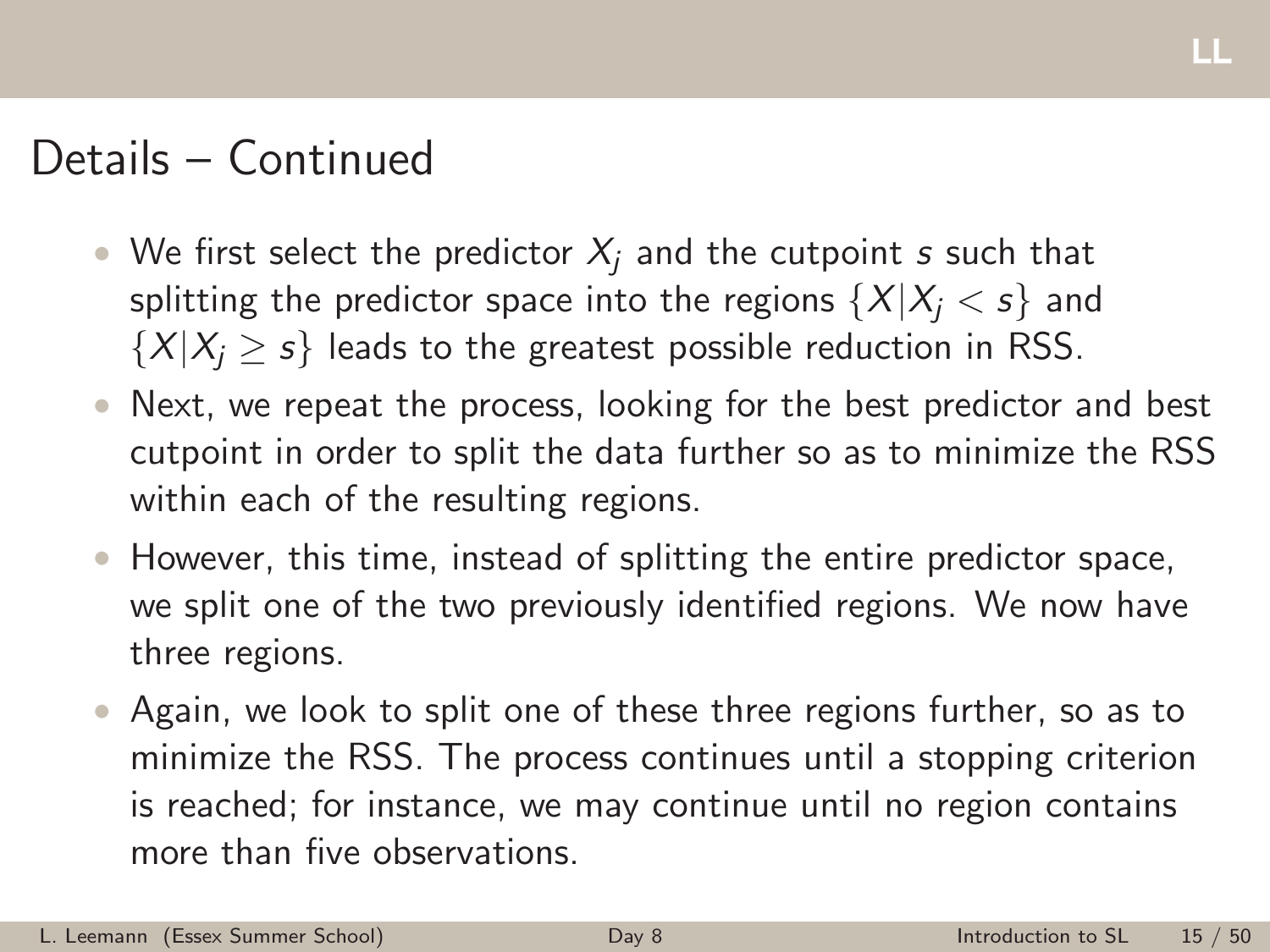## Predictions

- We predict the response for a given test observation using the mean of the training observations in the region to which that test observation belongs.
- A five-region example of this approach is shown in the next slide.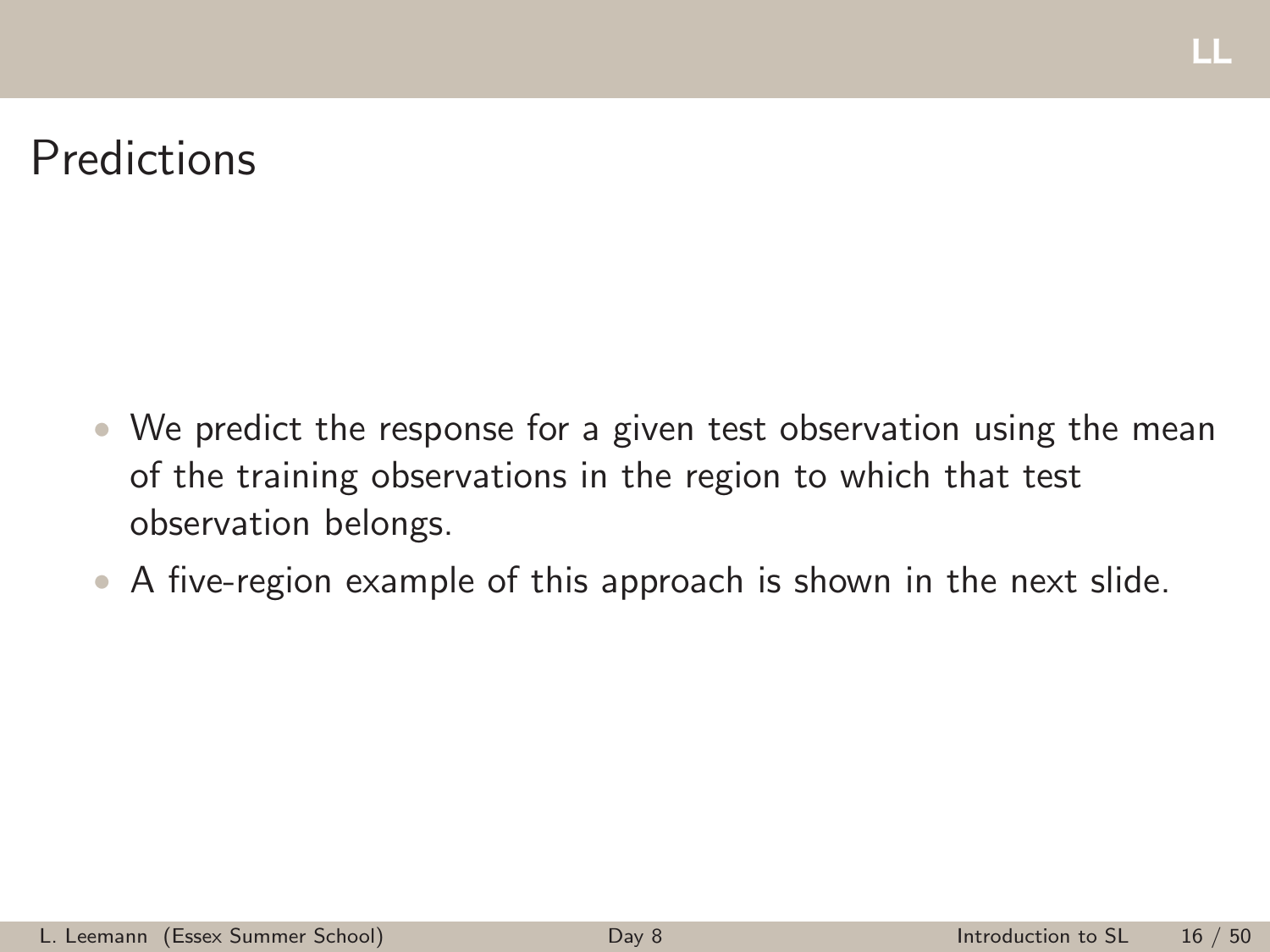



(Hastie et al, 2008: 308)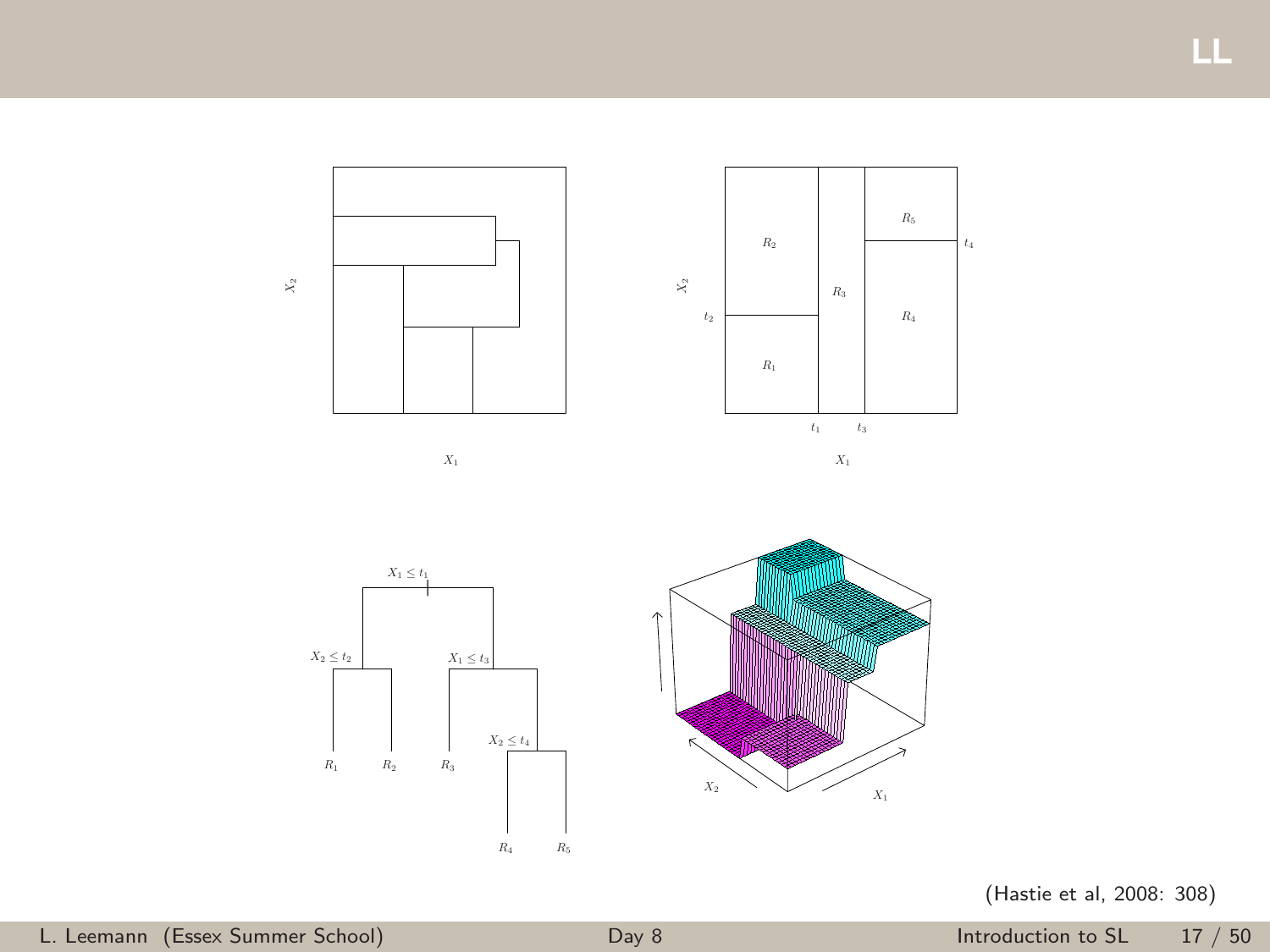Details of previous figure

- Top Left: A partition of two-dimensional feature space that could not result from recursive binary splitting.
- Top Right: The output of recursive binary splitting on a two-dimensional example.
- Bottom Left: A tree corresponding to the partition in the top right panel.
- Bottom Right: A perspective plot of the prediction surface corresponding to that tree.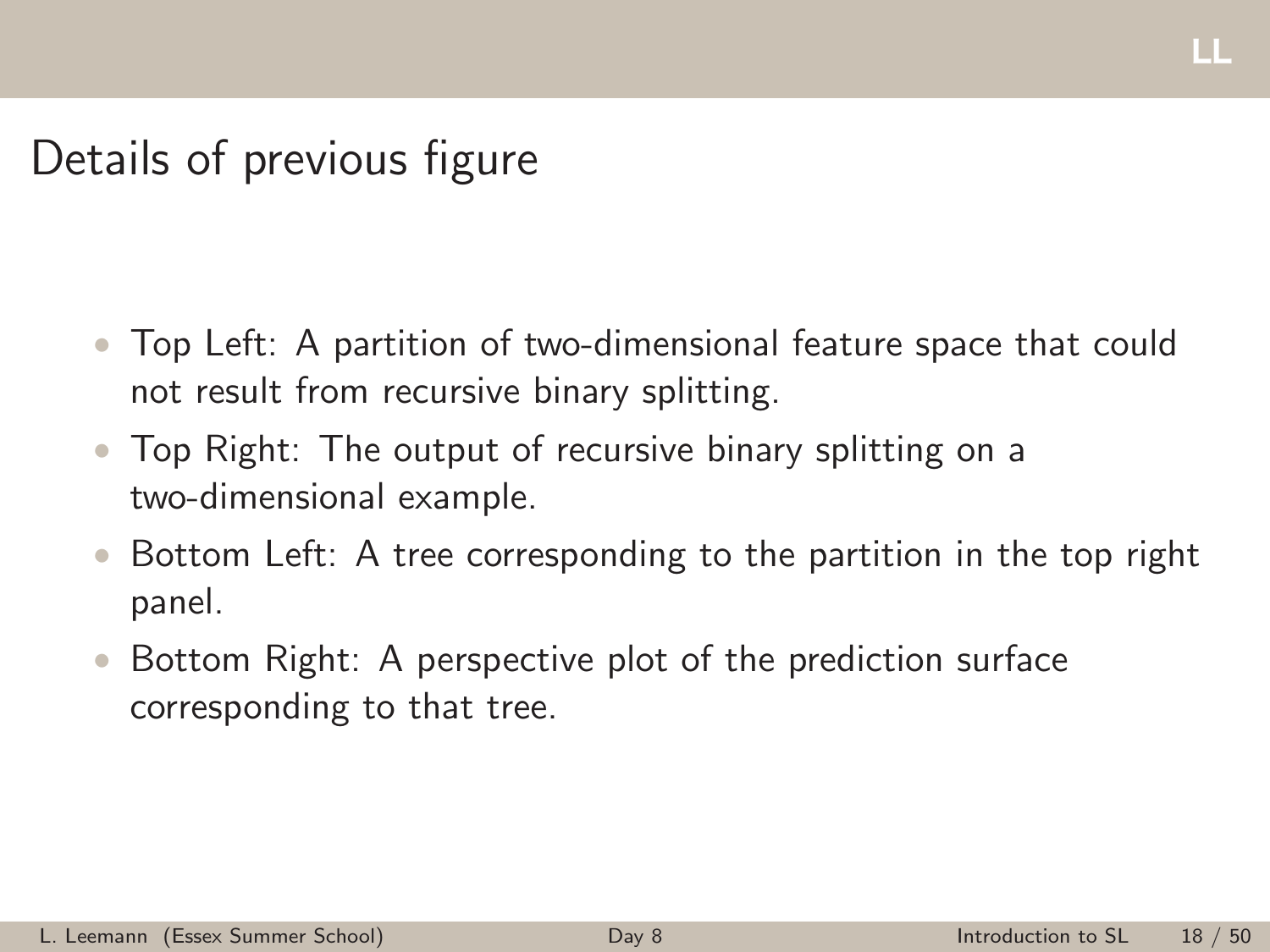#### Pruning a tree

- The process described above may produce good predictions on the training set, but is likely to overfit the data, leading to poor test set performance.
- A smaller tree with fewer splits (that is, fewer regions  $R_1, \ldots, R_J$ ) might lead to lower variance and better interpretation at the cost of a little bias.
- One possible alternative to the process described above is to grow the tree only so long as the decrease in the RSS due to each split exceeds some (high) threshold.
- This strategy will result in smaller trees, but is too short-sighted: a seemingly worthless split early on in the tree might be followed by a very good split – that is, a split that leads to a large reduction in RSS later on.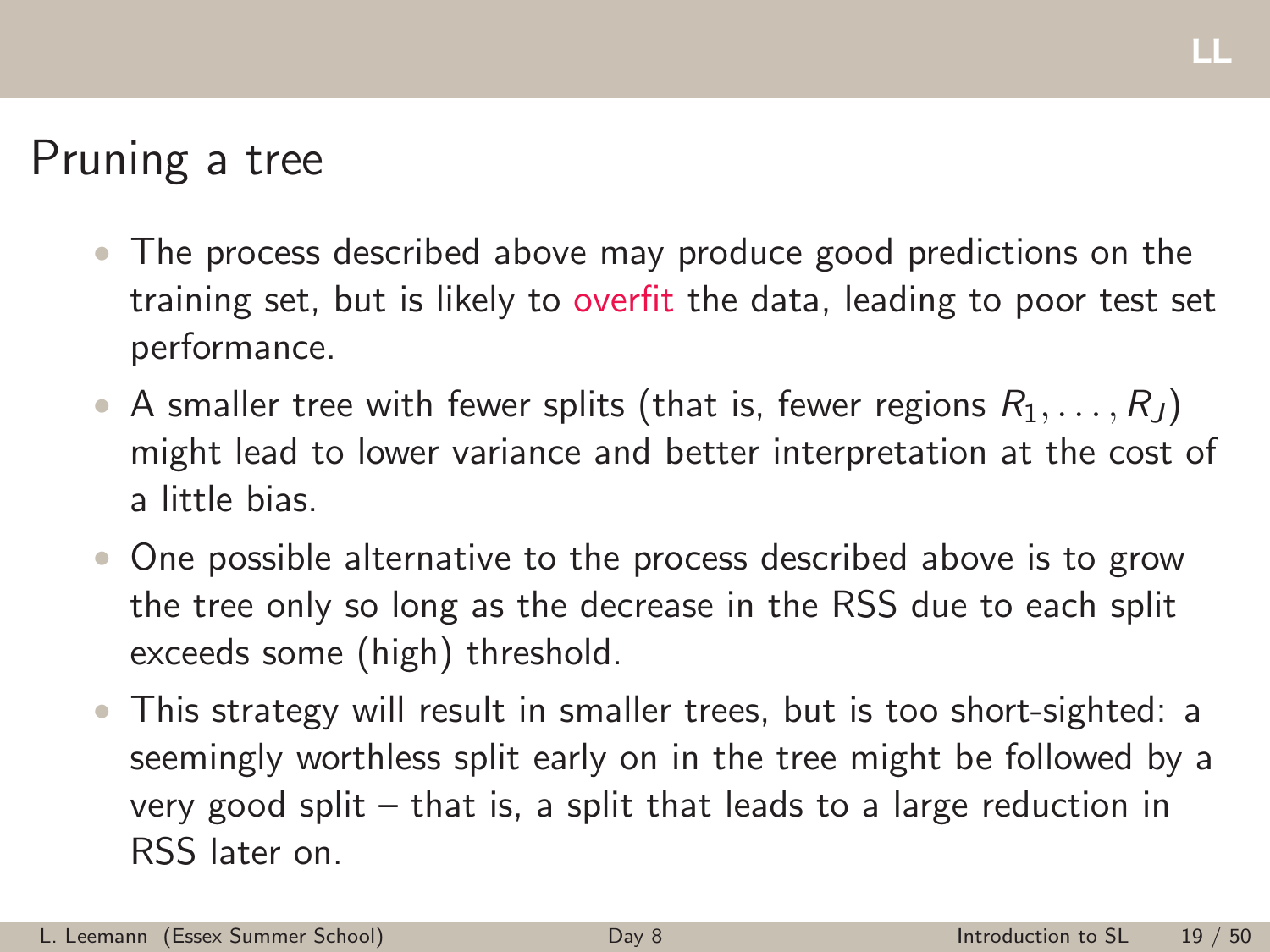### Pruning a tree – continued

- A better strategy is to grow a very large tree  $T_0$ , and then prune it back in order to obtain a subtree.
- Cost complexity pruning also known as weakest link pruning is used to do this.
- we consider a sequence of trees indexed by a non-negative tuning parameter  $\alpha$ . For each value of  $\alpha$  there corresponds a subtree  $T \subset T_0$  such that

$$
\sum_{m=1}^{\left|T\right|}\sum_{i:x_{i}\in R_{m}}(y_{i}-\hat{y}_{R_{m}})^{2}+\alpha\left|T\right|
$$

is as small as possible. Here  $|T|$  indicates the number of terminal nodes of the tree T,  $R_m$  is the rectangle (i.e. the subset of predictor space) corresponding to the  $m$ th terminal node, and  $\hat{y}_{R_m}$  is the mean of the training observations in  $R_m$ .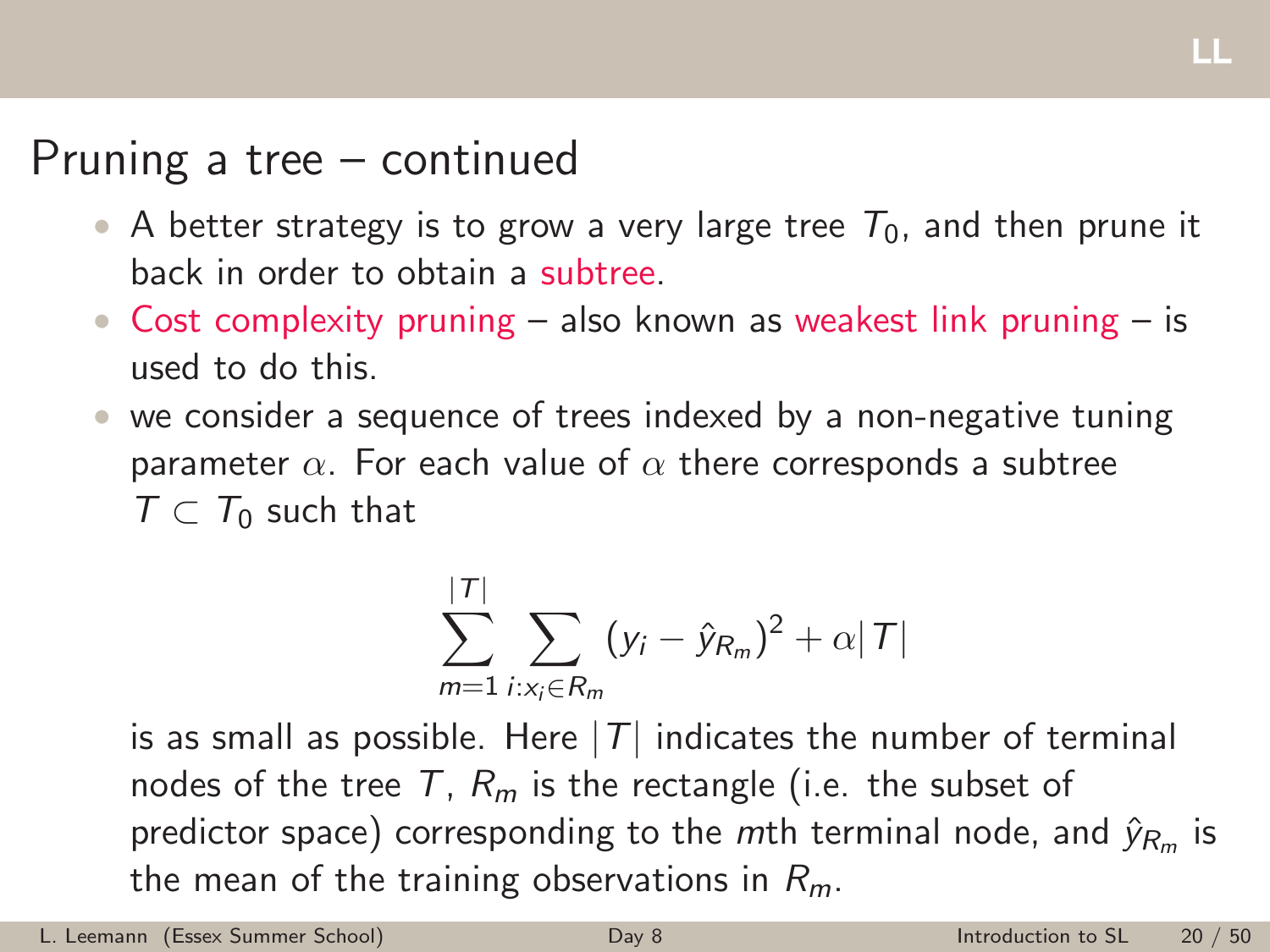## Choosing the best subtree

- The tuning parameter  $\alpha$  controls a trade-off between the subtree's complexity and its fit to the training data.
- We select an optimal value  $\hat{\alpha}$  using cross-validation.
- We then return to the full data set and obtain the subtree corresponding to  $\hat{\alpha}$ .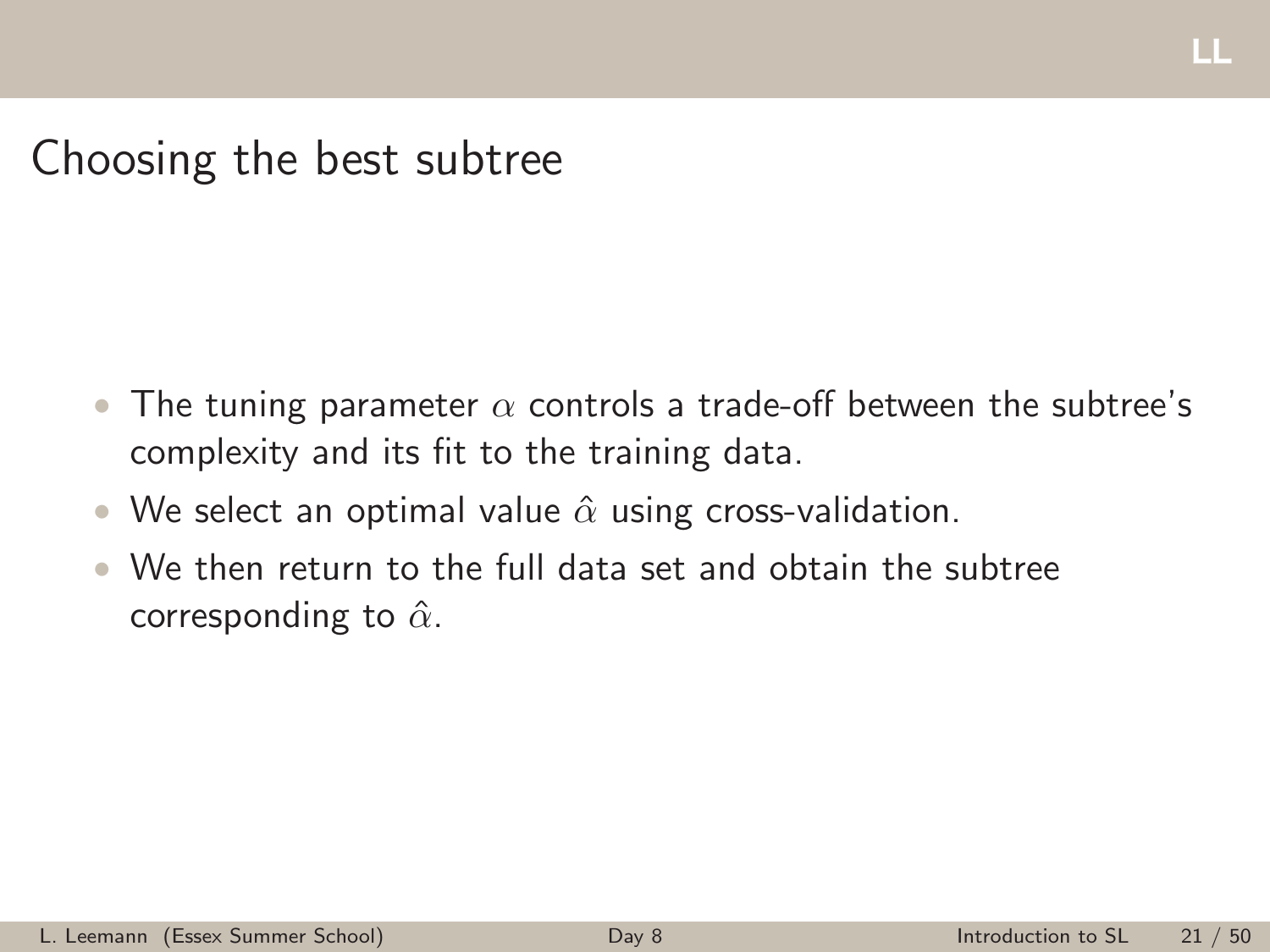## Summary: tree algorithm

- **1** Use recursive binary splitting to grow a large tree on the training data, stopping only when each terminal node has fewer than some minimum number of observations.
- 2 Apply cost complexity pruning to the large tree in order to obtain a sequence of best subtrees, as a function of  $\alpha$ .
- **3** Use K-fold cross-validation to choose  $\alpha$ . For each  $k = 1, ..., K$ :
	- 3.1 Repeat Steps 1 and 2 on the  $\frac{K-1}{K}$ th fraction of the training data, excluding the kth fold.
	- 3.2 Evaluate the mean squared prediction error on the data in the left-out kth fold, as a function of  $\alpha$ . Average the results, and pick  $\alpha$ to minimize the average error.
- **4** Return the subtree from Step 2 that corresponds to the chosen value of  $\alpha$ .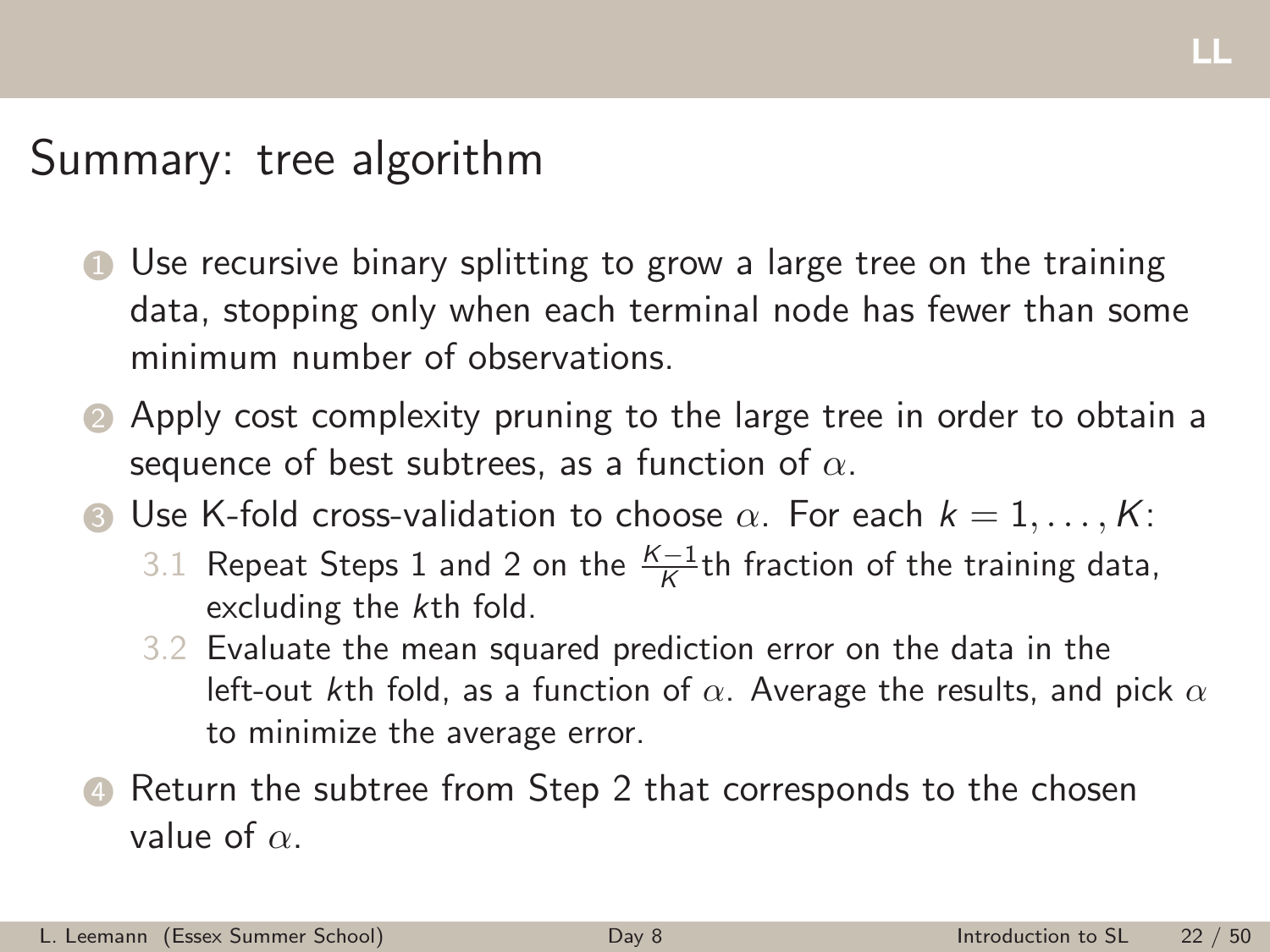#### LL

## Baseball example continued

- First, we randomly divided the data set in half, yielding 132 observations in the training set and 131 observations in the test set.
- We then built a large regression tree on the training data and varied  $\alpha$  in order to create subtrees with different numbers of terminal nodes.
- Finally, we performed six-fold cross-validation in order to estimate the cross-validated MSE of the trees as a function of  $\alpha$ .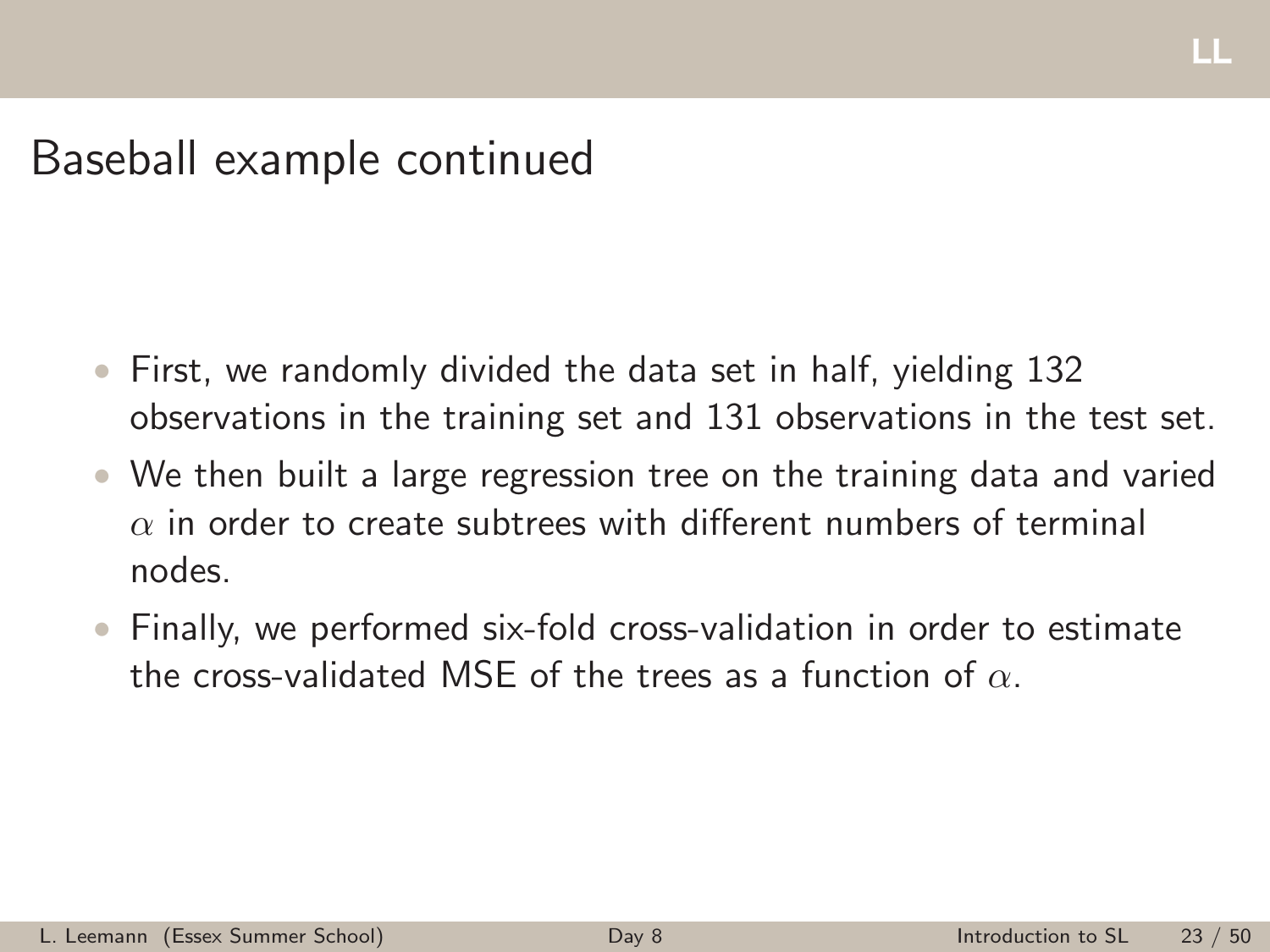### Baseball example continued

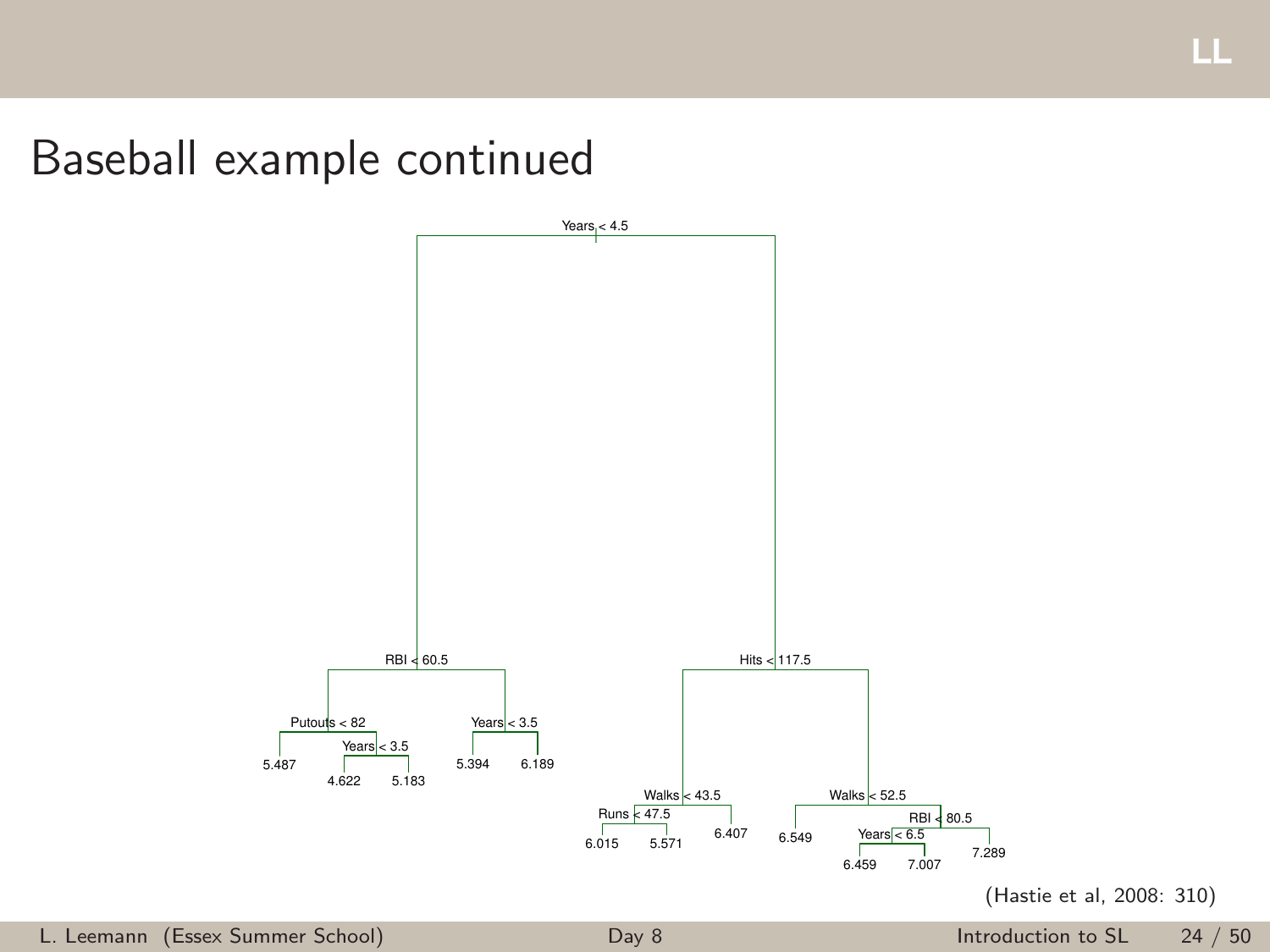Baseball example continued



Tree Size

<sup>(</sup>Hastie et al, 2008: 311)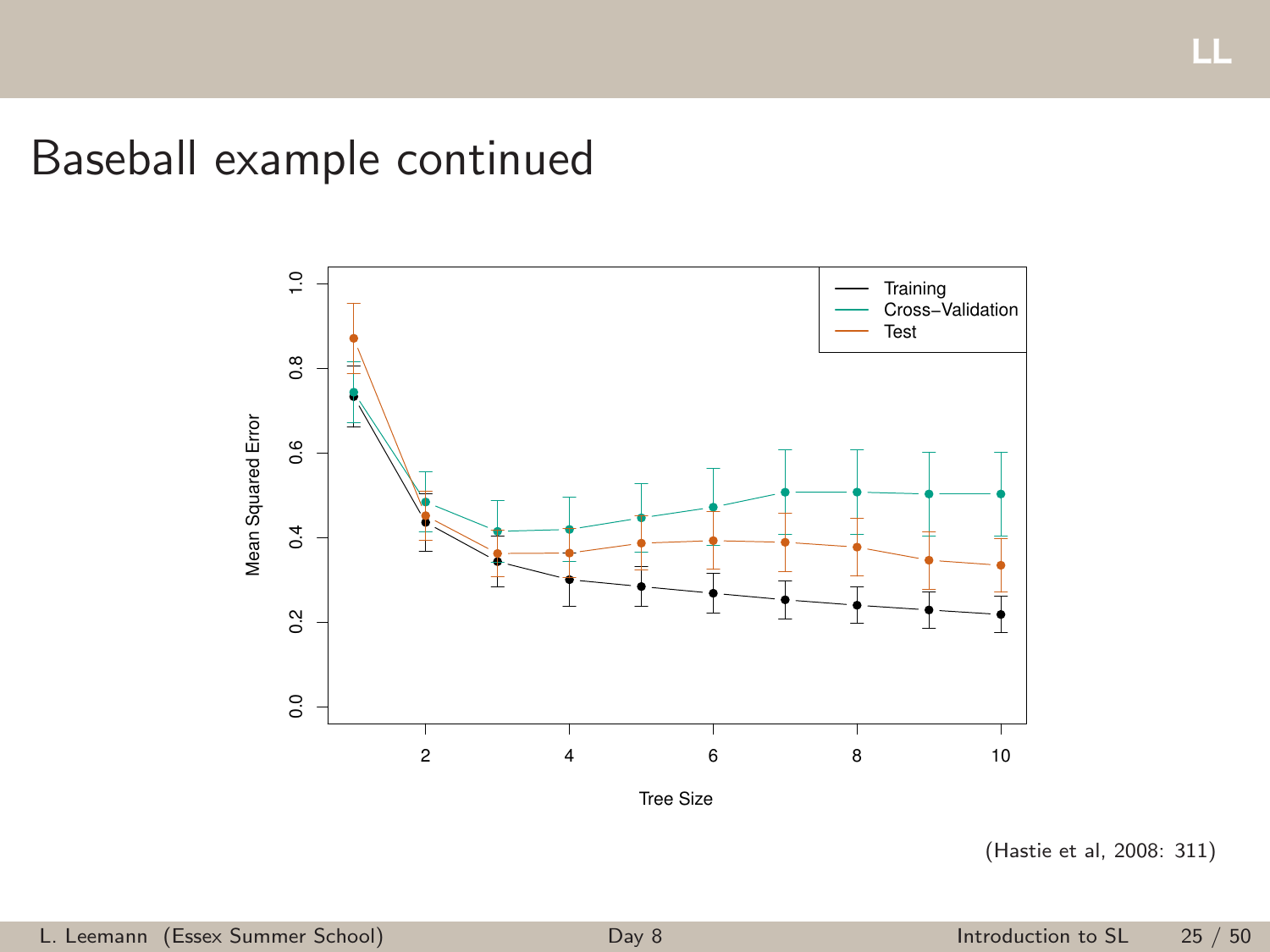## Classification Trees

- Very similar to a regression tree, except that it is used to predict a qualitative response rather than a quantitative one.
- For a classification tree, we predict that each observation belongs to the most commonly occurring class of training observations in the region to which it belongs.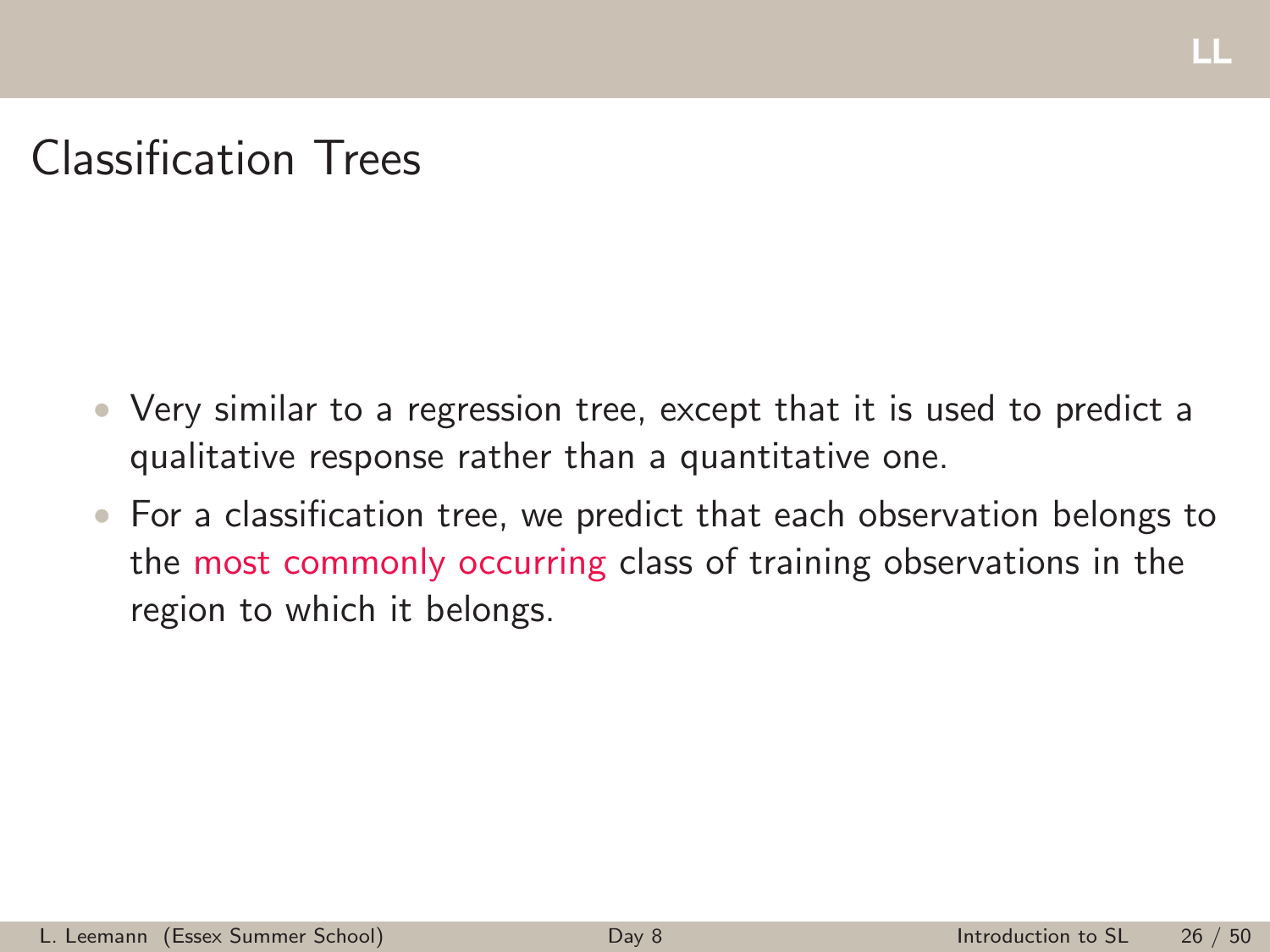### Details of classification trees

- Just as in the regression setting, we use recursive binary splitting to grow a classification tree.
- In the classification setting, RSS cannot be used as a criterion for making the binary splits.
- A natural alternative to RSS is the classification error rate. This is simply the fraction of the training observations in that region that do not belong to the most common class:

$$
E=1-\max_k(\hat{p}_{mk}).
$$

Here  $\hat{p}_{mk}$  represents the proportion of training observations in the mth region that are from the kth class.

• However classification error is not sufficiently sensitive for tree-growing, and in practice two other measures are preferable.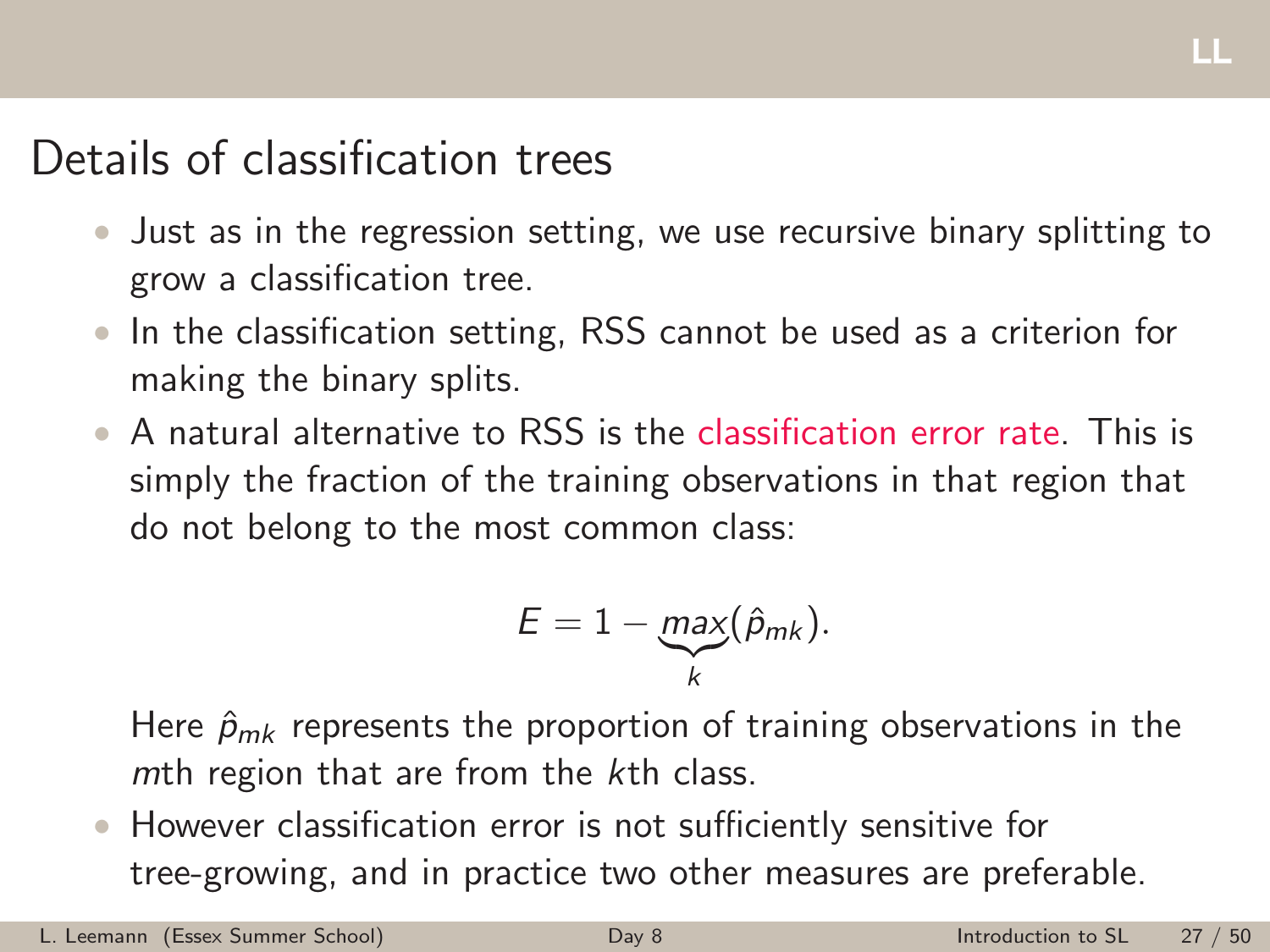## Gini index and Deviance

• The Gini index is defined by

$$
G=\sum_{k=1}^K \hat\rho_{mk}(1-\hat\rho_{mk}),
$$

a measure of total variance across the  $K$  classes. The Gini index takes on a small value if all of the  $\hat{p}_{mk}$ 's are close to zero or one.

- For this reason the Gini index is referred to as a measure of node purity – a small value indicates that a node contains predominantly observations from a single class.
- An alternative to the Gini index is cross-entropy, given by

$$
D=-\sum_{k=1}^K\hat{p}_{mk}\log\hat{p}_{mk}.
$$

• It turns out that the Gini index and the cross-entropy are very similar numerically.

L. Leemann (Essex Summer School) [Day 8](#page-0-0) Introduction to SL 28 / 50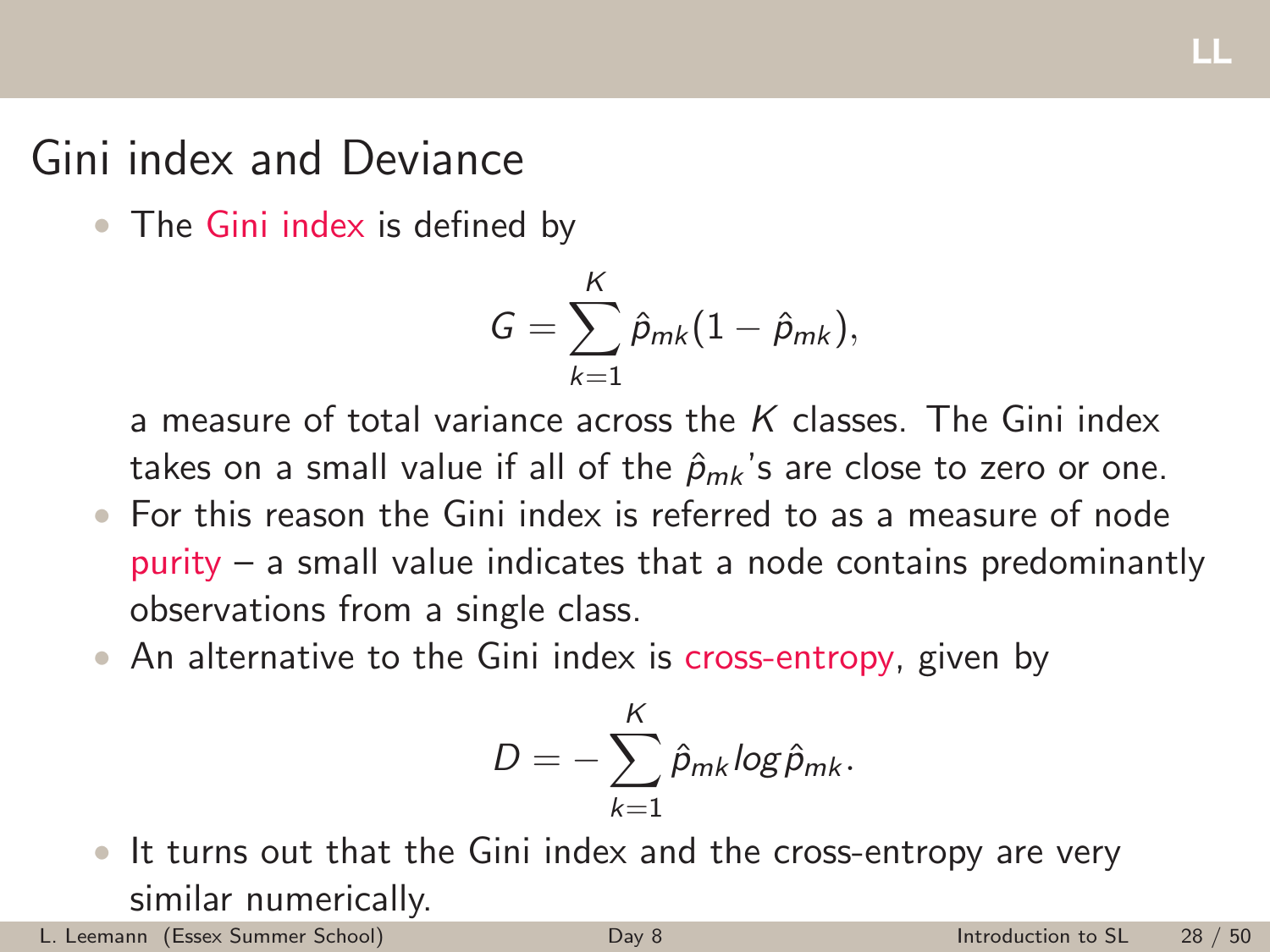

<sup>(</sup>James et al, 2008: 313)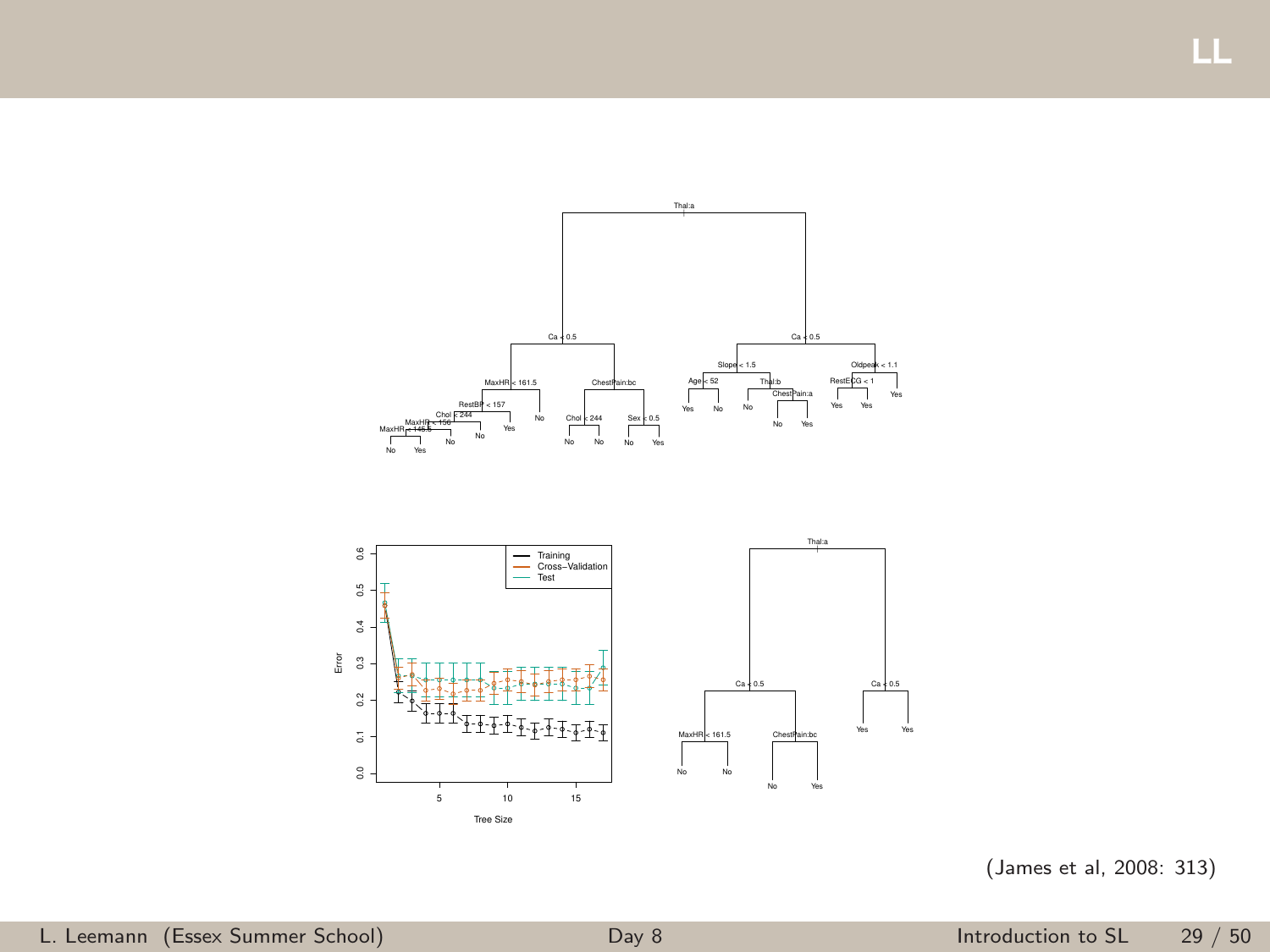#### Trees Versus Linear Models



- Top Row: True linear boundary; Bottom row: true non-linear boundary.
- Left column: linear model; Right column: tree-based model

<sup>(</sup>James et al, 2008: 315)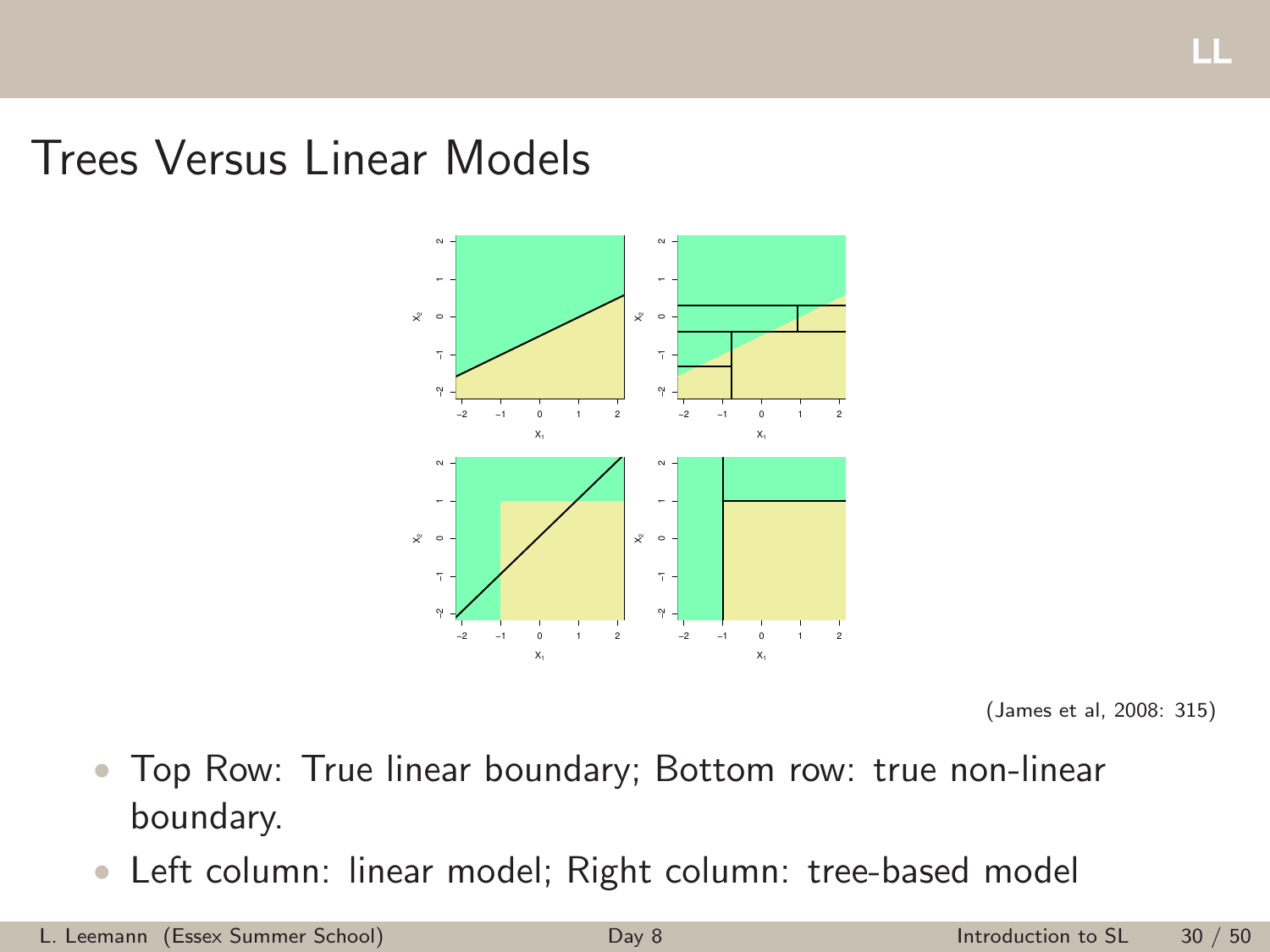## Advantages and Disadvantages of Trees

- Trees are very easy to explain to people. In fact, they are even easier to explain than linear regression.
- Some people believe that decision trees more closely mirror human decision-making than do the regression and classification approaches seen in previous chapters.
- Trees can be displayed graphically, and are easily interpreted even by a non-expert (especially if they are small).
- Trees can easily handle qualitative predictors without the need to create dummy variables.
- Unfortunately, trees generally do not have the same level of predictive accuracy as some of the other regression and classification approaches we've seen previously.

However, by aggregating many decision trees, the predictive performance of trees can be substantially improved. We introduce these concepts

next.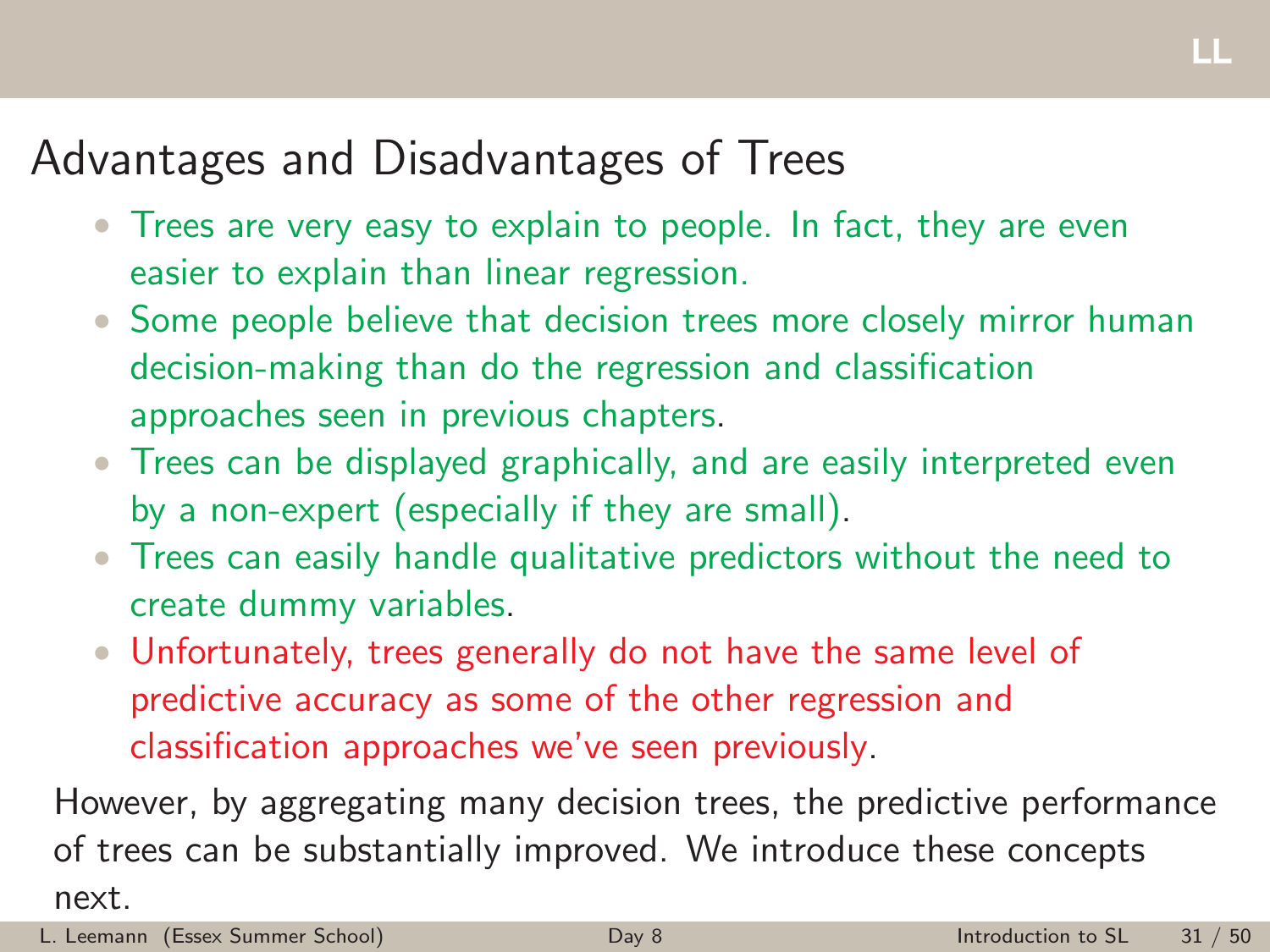# <span id="page-31-0"></span>Bagging

- Bootstrap aggregation, or bagging, is a general-purpose procedure for reducing the variance of a statistical learning method; we introduce it here because it is particularly useful and frequently used in the context of decision trees.
- Recall that given a set of *n* independent observations  $Z_1, \ldots, Z_n$ , each with variance  $\sigma^2$ , the variance of the mean  $\bar{Z}$  of the observations is given by  $\sigma^2/n$ .
- In other words, averaging a set of observations reduces variance. Of course, this is not practical because we generally do not have access to multiple training sets.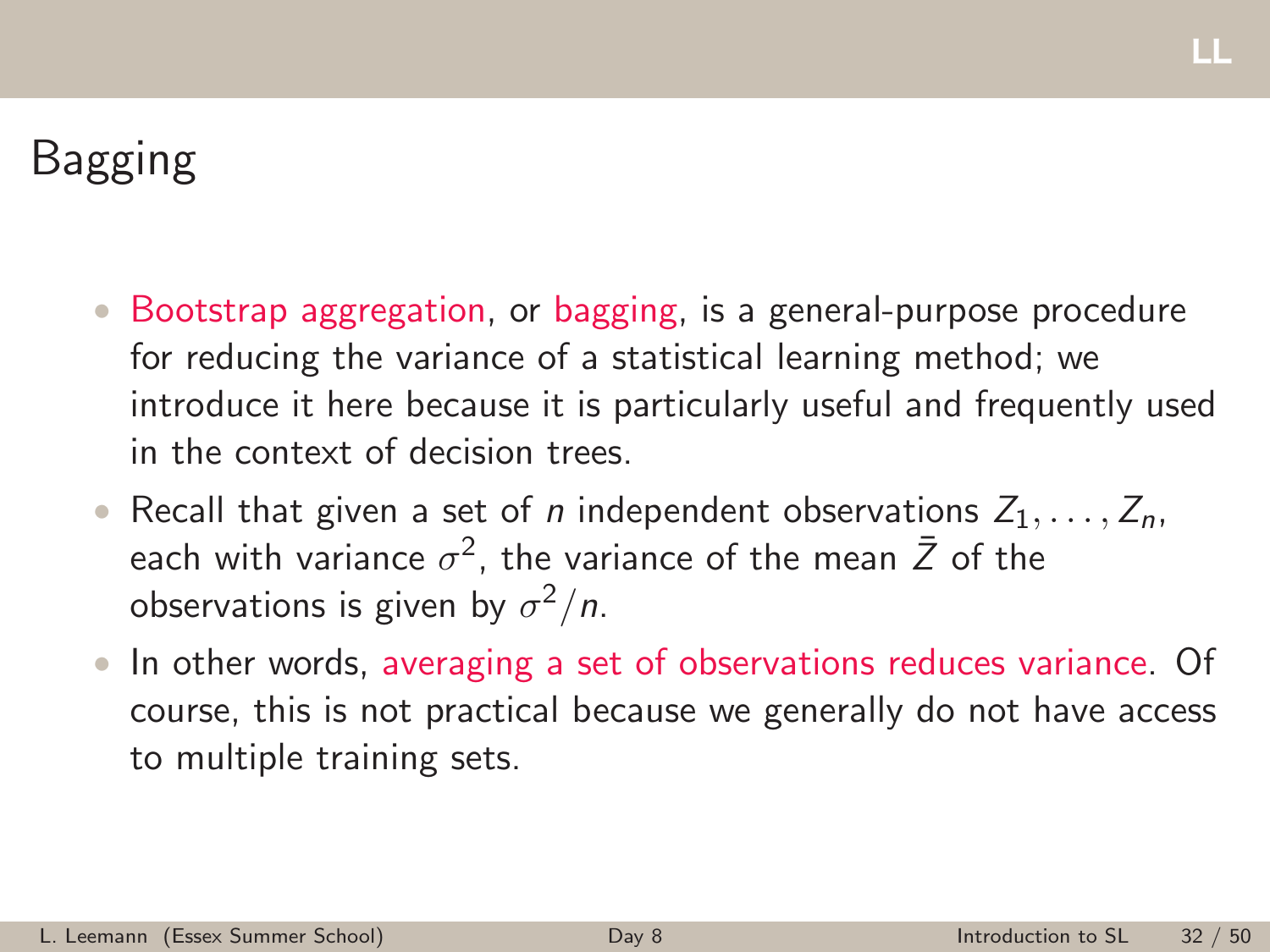#### LL

### Bagging continued

- Instead, we can bootstrap, by taking repeated samples from the (single) training data set.
- In this approach we generate  $B$  different bootstrapped training data sets. We then train our method on the bth bootstrapped training set in order to get  $\hat{f}^{*b}(x)$ , the prediction at a point  $x.$  We then average all the predictions to obtain

$$
\hat{f}_{\text{bag}}(x) = \frac{1}{B} \sum_{b=1}^{B} \hat{f}^{*b}(x).
$$

• This is called bagging. Trees are grown deep.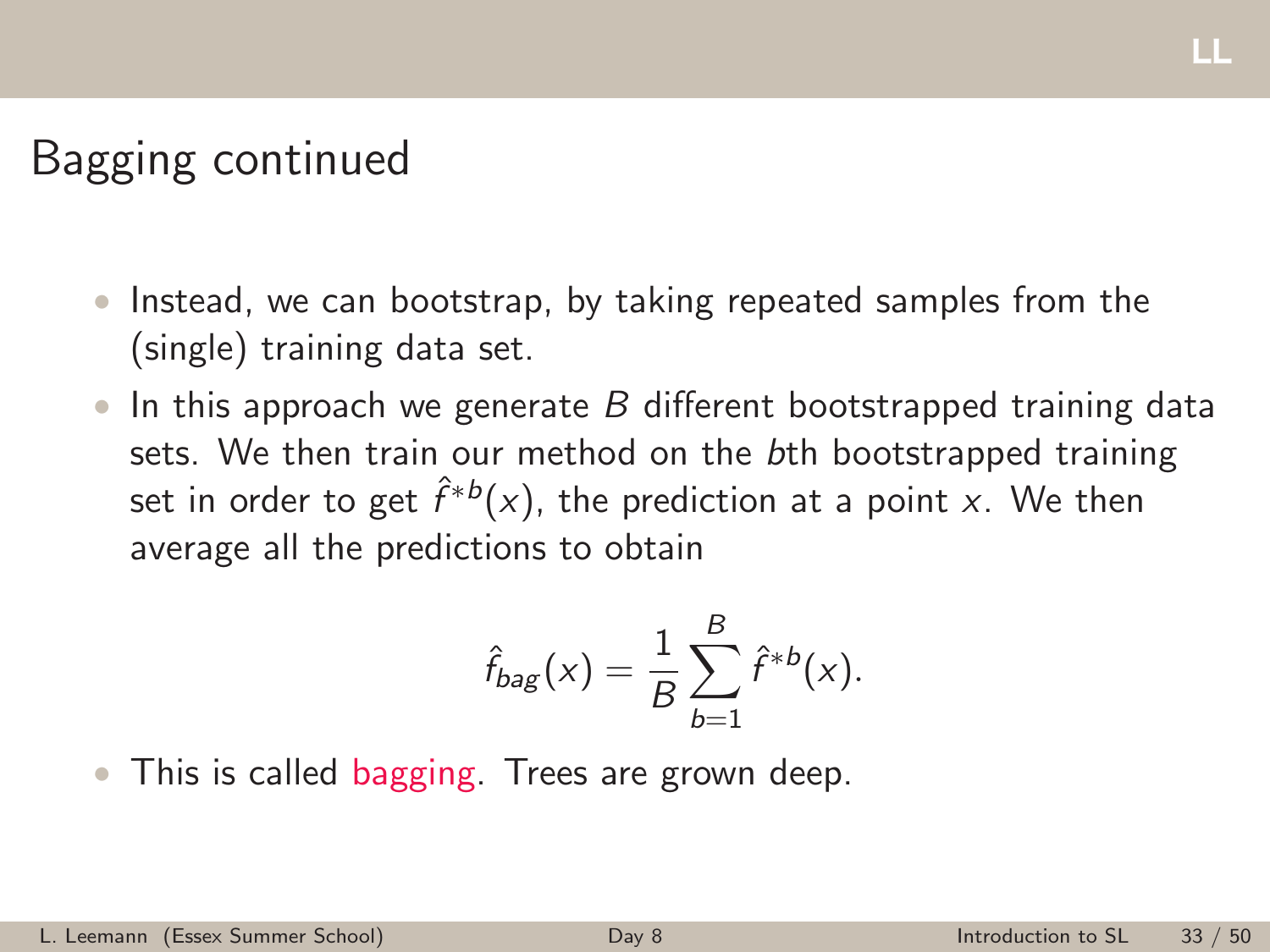## Bagging classification trees

- The above prescription applied to regression trees.
- For classification trees: for each test observation, we record the class predicted by each of the  $B$  trees, and take a majority vote: the overall prediction is the most commonly occurring class among the B predictions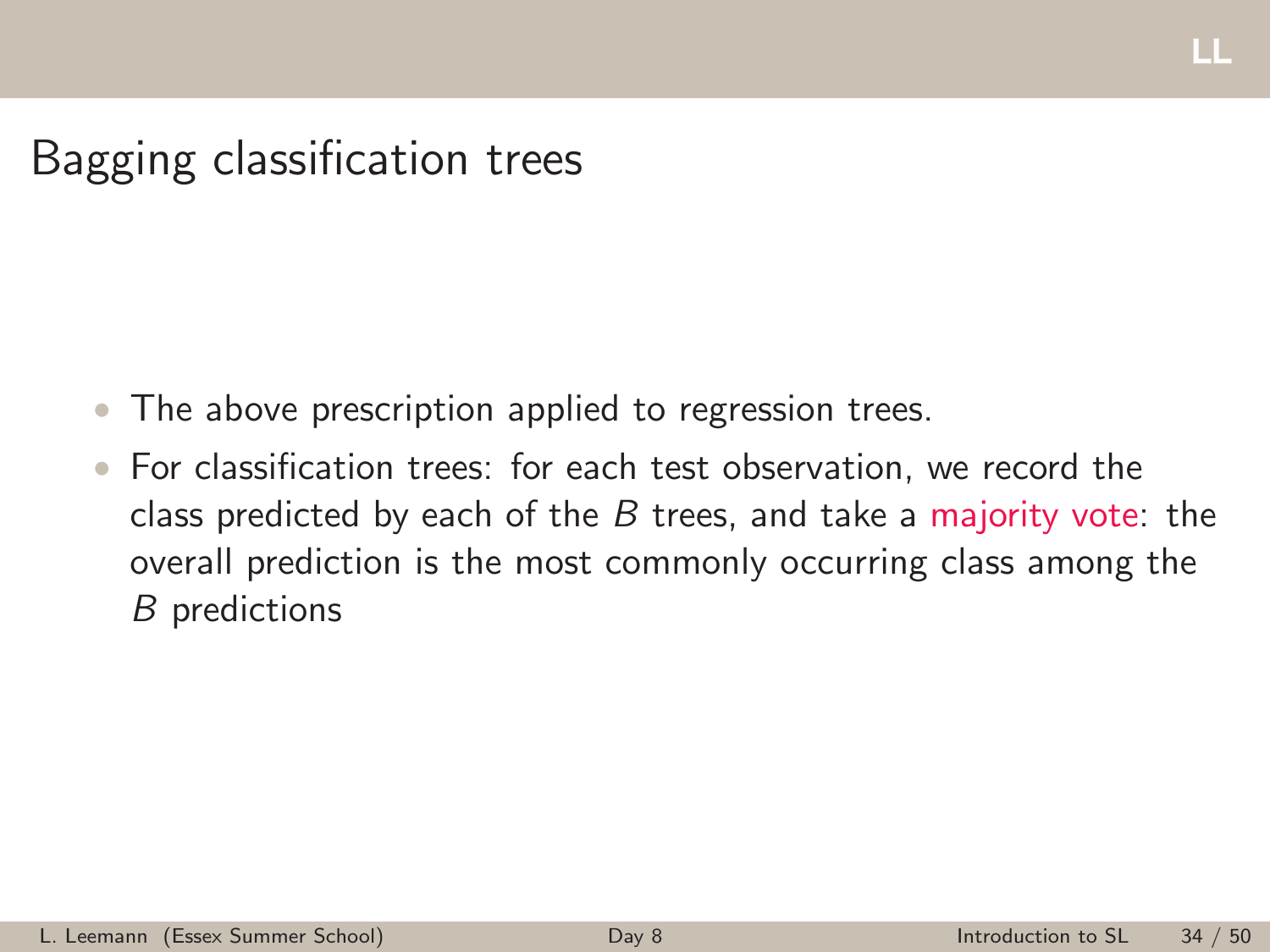Bagging the heart data



(James et al, 2008: 318)

LL

L. Leemann (Essex Summer School) [Day 8](#page-0-0) Introduction to SL 35 / 50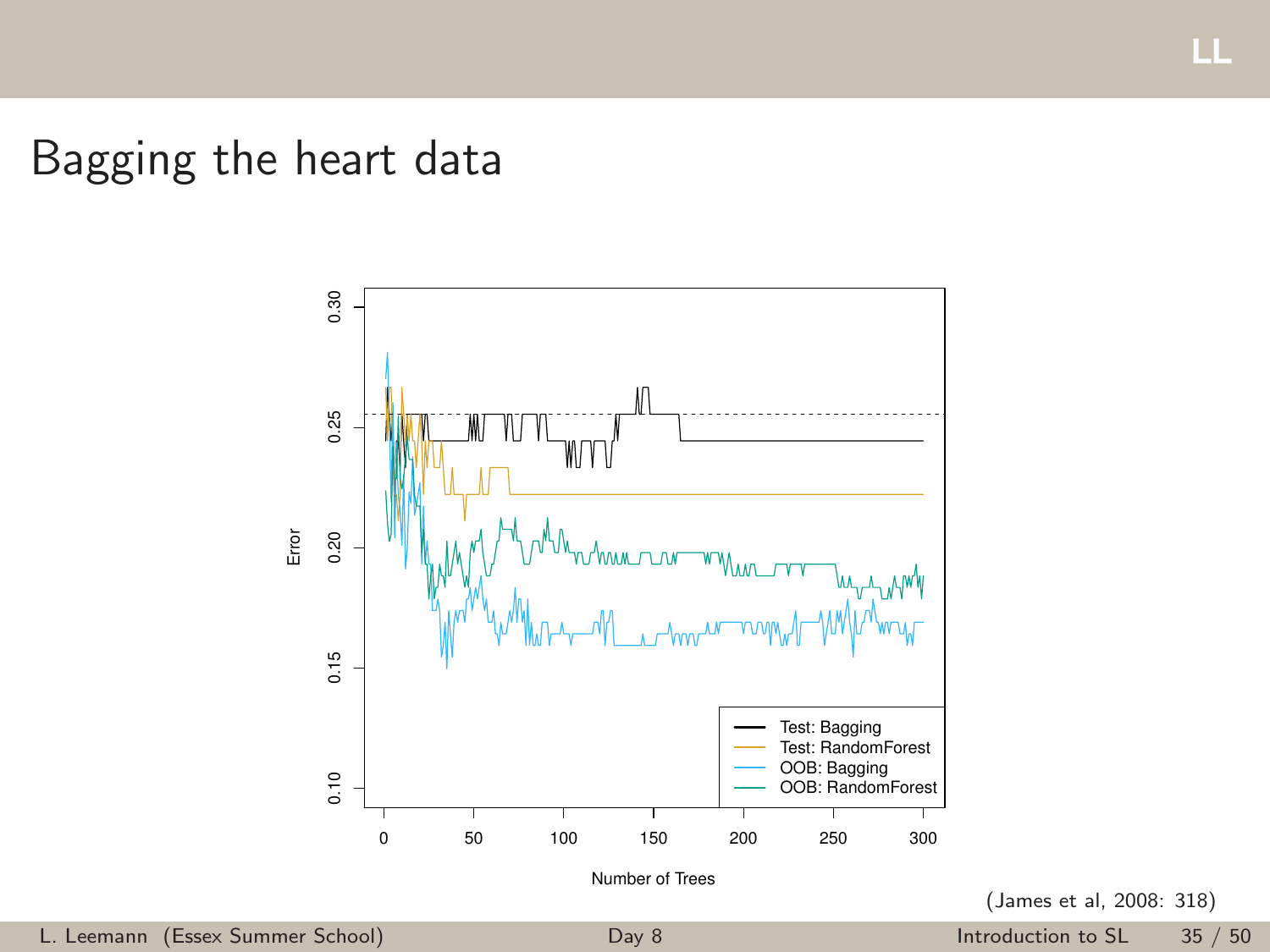## Details of previous figure

Bagging and random forest results for the Heart data.

- The test error (black and orange) is shown as a function of  $B$ , the number of bootstrapped training sets used.
- Random forests were applied with  $m = \sqrt{p}$ .
- The dashed line indicates the test error resulting from a single classification tree.
- The green and blue traces show the OOB error, which in this case is considerably lower.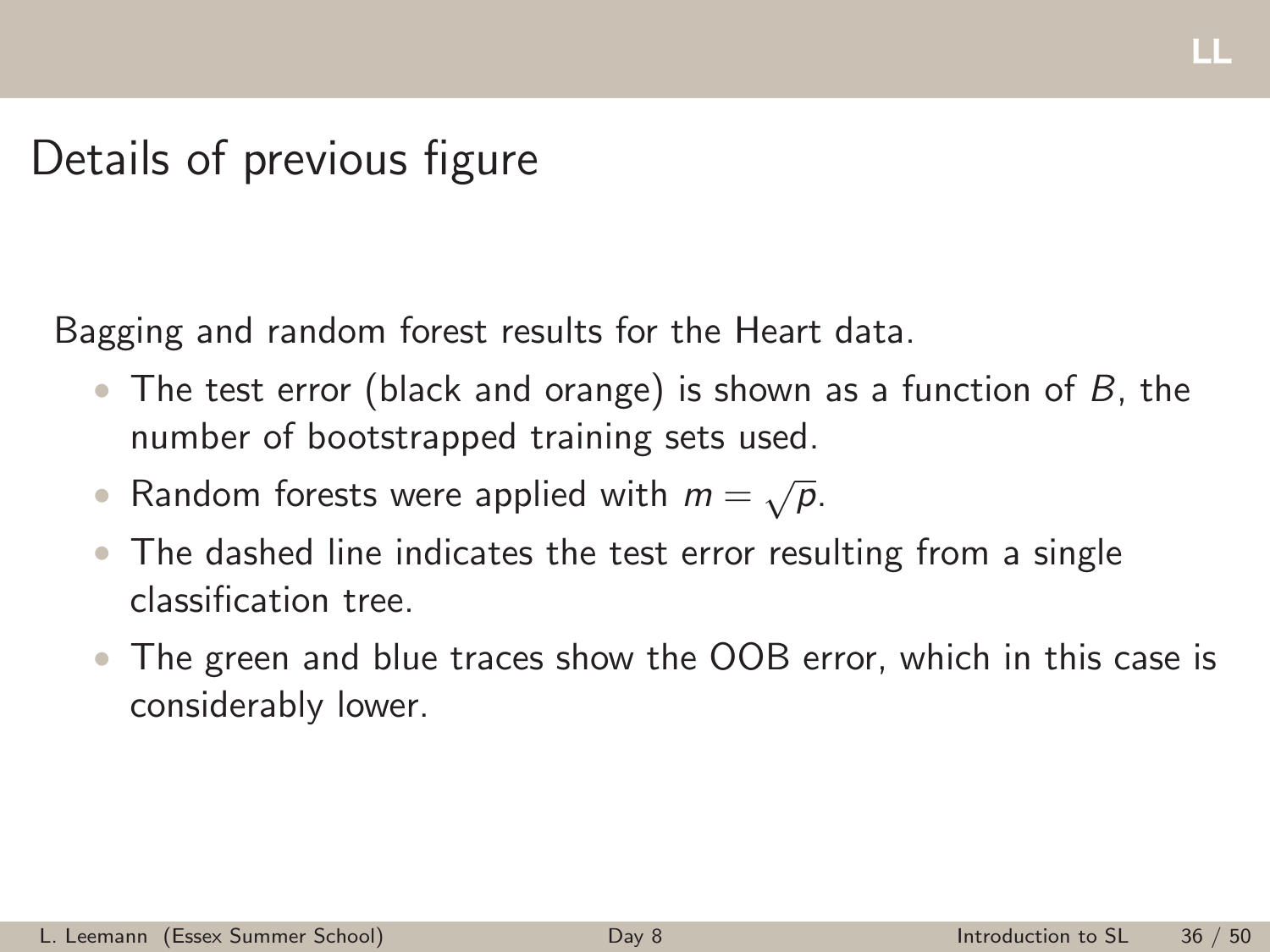## Out-of-Bag Error Estimation

- It turns out that there is a very straightforward way to estimate the test error of a bagged model.
- Recall that the key to bagging is that trees are repeatedly fit to bootstrapped subsets of the observations. One can show that on average, each bagged tree makes use of around two-thirds of the observations.
- The remaining one-third of the observations not used to fit a given bagged tree are referred to as the out-of-bag (OOB) observations.
- We can predict the response for the *i*th observation using each of the trees in which that observation was OOB. This will yield around  $B/3$  predictions for the *i*th observation, which we average.
- This estimate is essentially the LOOCV error for bagging, if  $B$  is large.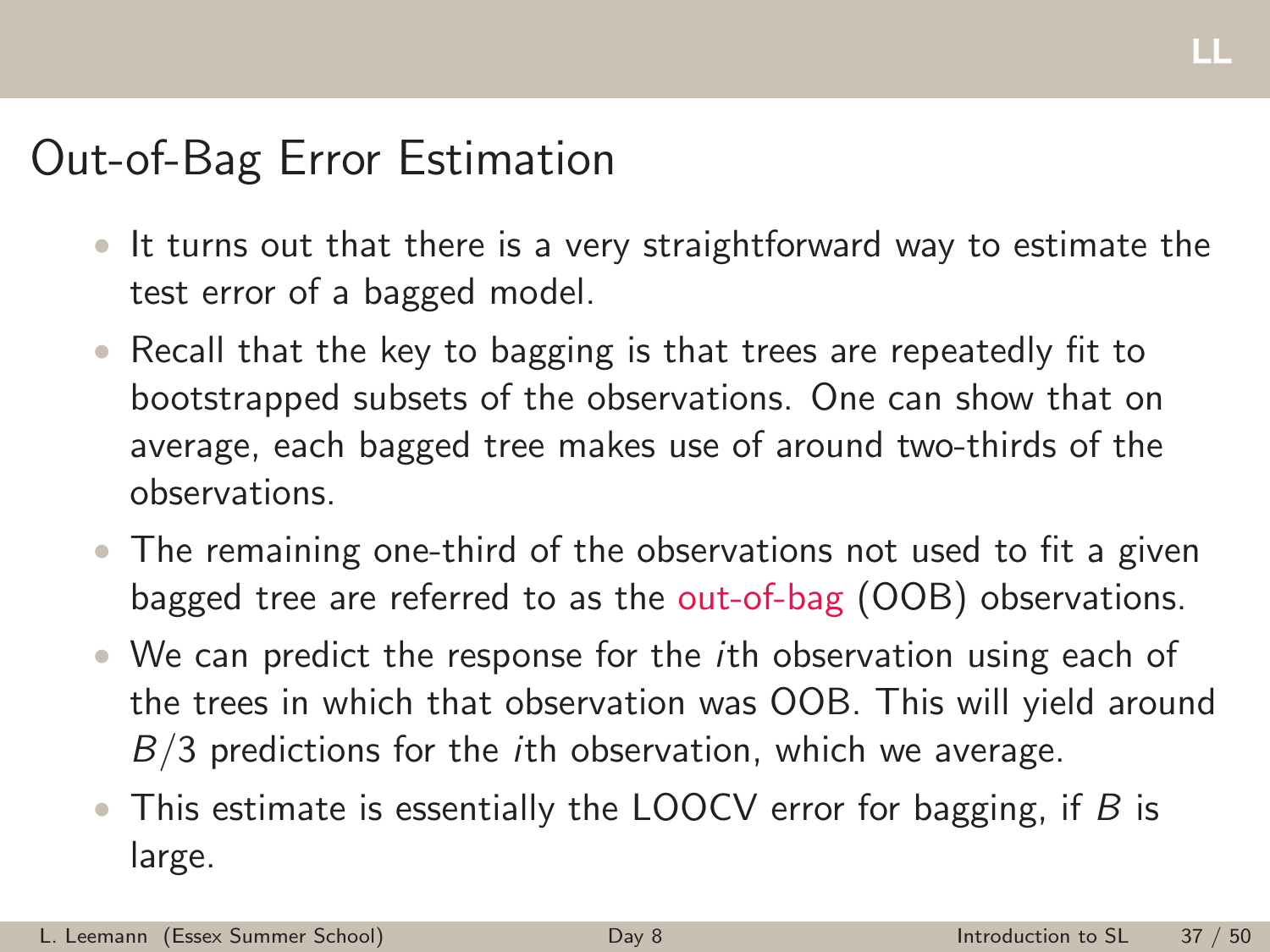#### LL

### Random Forests

- Random forests provide an improvement over bagged trees by way of a small tweak that decorrelates the trees. This reduces the variance when we average the trees.
- As in bagging, we build a number of decision trees on bootstrapped training samples.
- But when building these decision trees, each time a split in a tree is considered, a random selection of m predictors is chosen as split candidates from the full set of  $p$  predictors. The split is allowed to use only one of those m predictors.
- A fresh selection of  $m$  predictors is taken at each split, and typically we choose  $m \approx \sqrt{p}$  – that is, the number of predictors considered at each split is approximately equal to the square root of the total number of predictors (4 out of the 13 for the Heart data).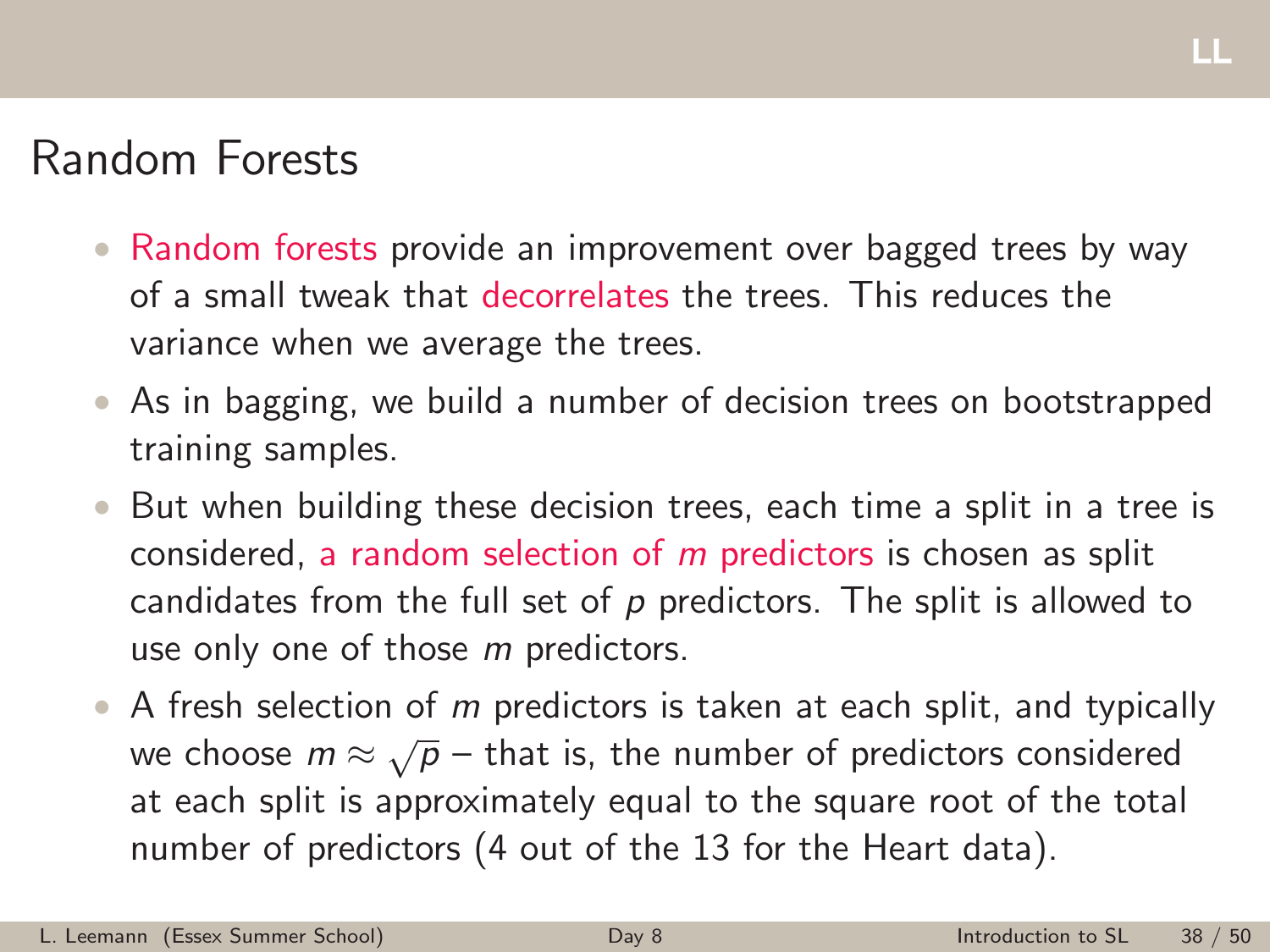### Example: gene expression data

- We applied random forests to a high-dimensional biological data set consisting of expression measurements of 4,718 genes measured on tissue samples from 349 patients.
- There are around 20,000 genes in humans, and individual genes have different levels of activity, or expression, in particular cells, tissues, and biological conditions.
- Each of the patient samples has a qualitative label with 15 different levels: either normal or one of 14 different types of cancer.
- We use random forests to predict cancer type based on the 500 genes that have the largest variance in the training set.
- We randomly divided the observations into a training and a test set, and applied random forests to the training set for three different values of the number of splitting variables m.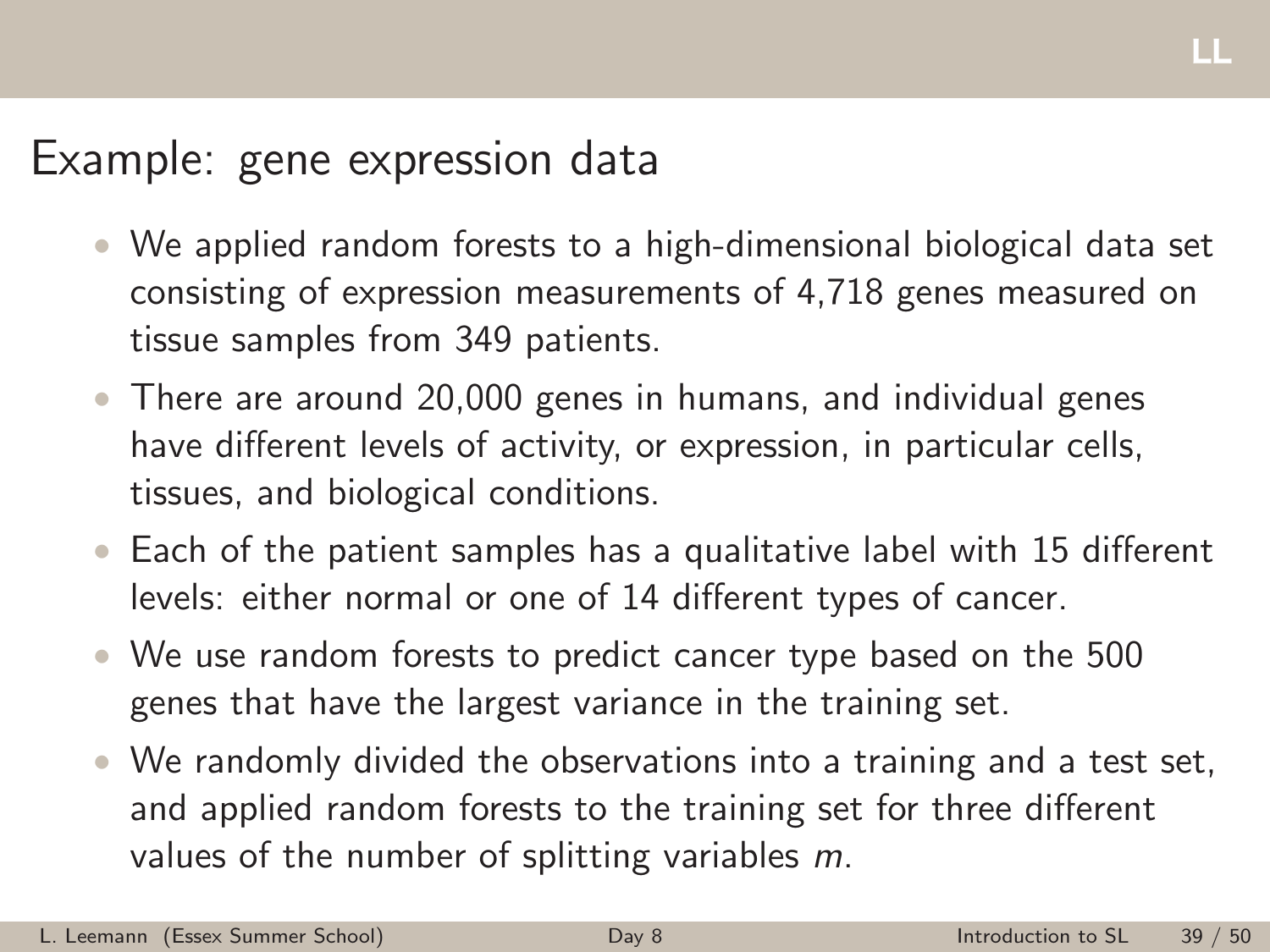### Results: gene expression data



(Hastie et al, 2008: 321)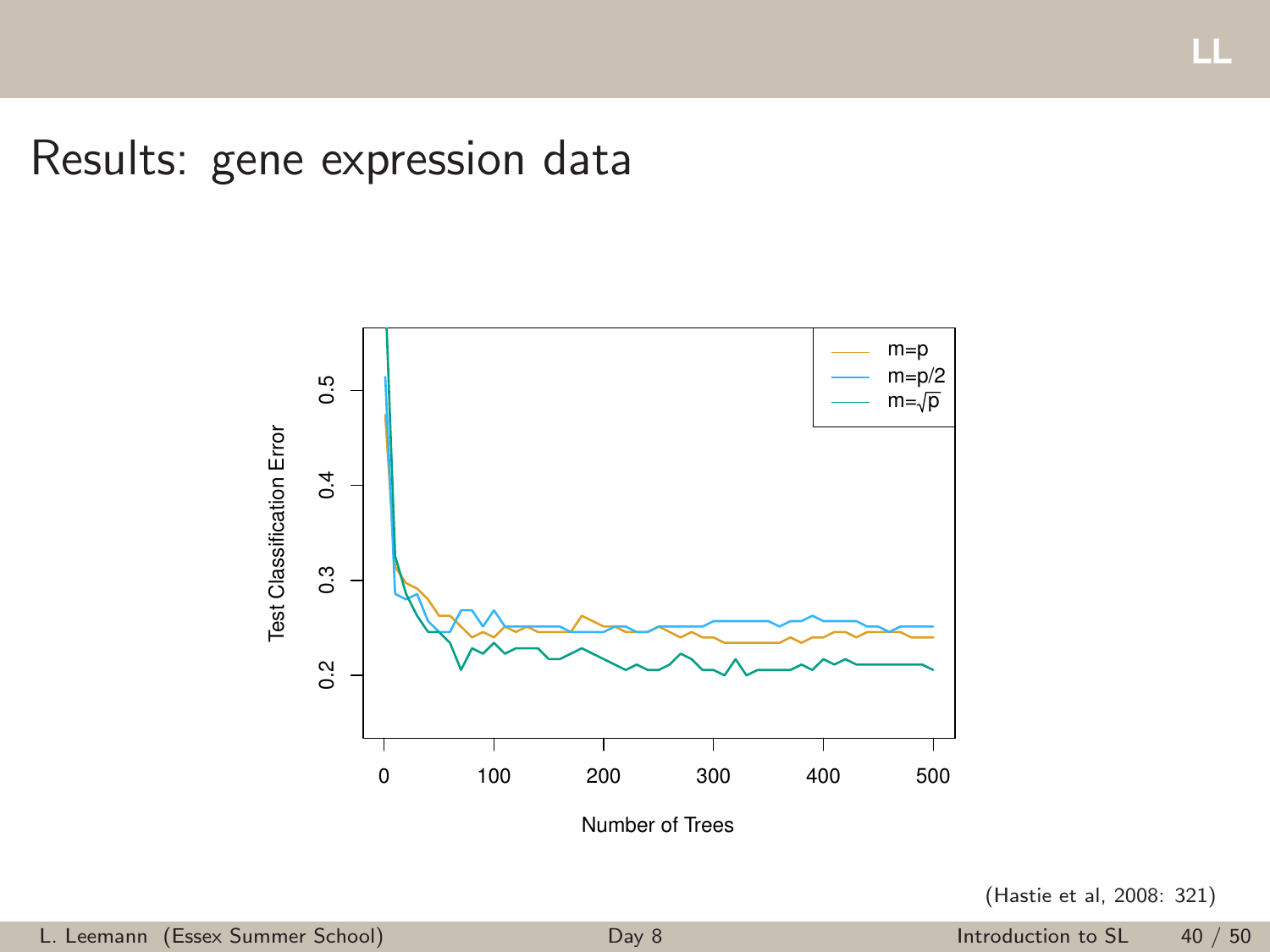Details of previous figure

- Results from random forests for the fifteen-class gene expression data set with  $p = 500$  predictors.
- The test error is displayed as a function of the number of trees. Each colored line corresponds to a different value of m, the number of predictors available for splitting at each interior tree node.
- Random forests  $(m < p)$  lead to a slight improvement over bagging  $(m = p)$ . A single classification tree has an error rate of 45.7%.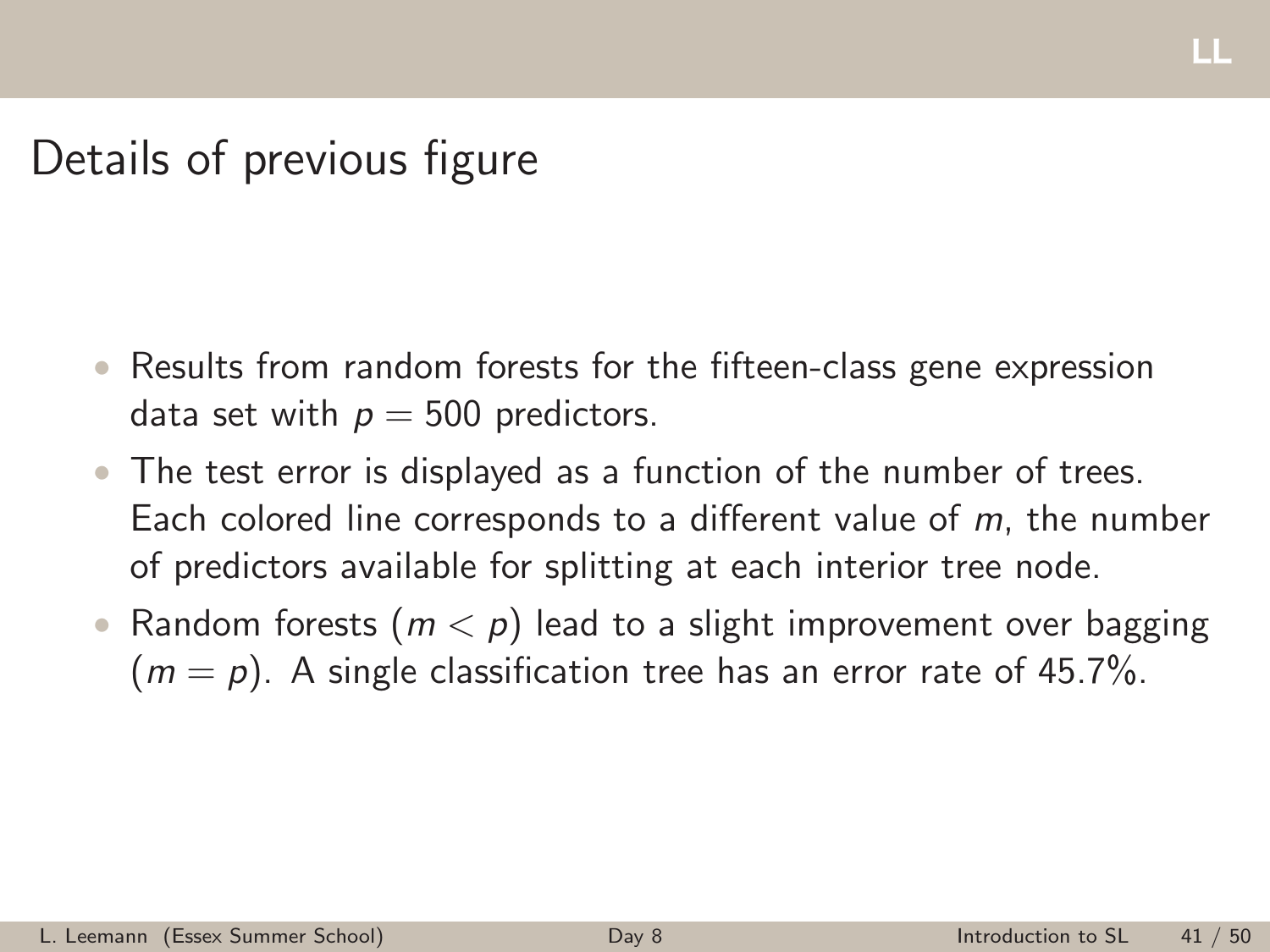#### LL

## <span id="page-41-0"></span>Boosting

- Like bagging, boosting is a general approach that can be applied to many statistical learning methods for regression or classification. We only discuss boosting for decision trees.
- Recall that bagging involves creating multiple copies of the original training data set using the bootstrap, fitting a separate decision tree to each copy, and then combining all of the trees in order to create a single predictive model.
- Notably, each tree is built on a bootstrap data set, independent of the other trees.
- Boosting works in a similar way, except that the trees are grown sequentially: each tree is grown using information from previously grown trees.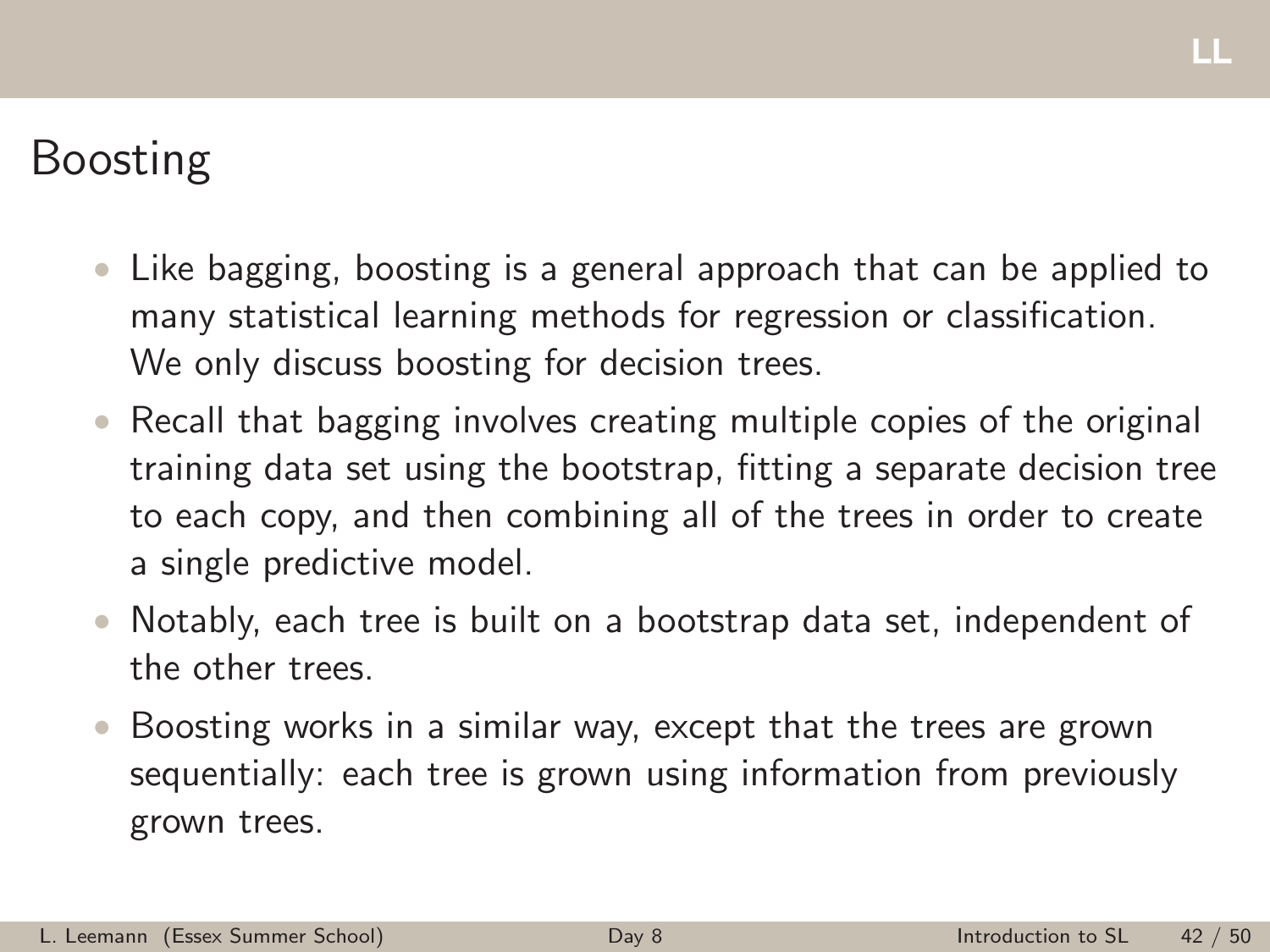Boosting algorithm for regression trees

• Set 
$$
\hat{f}(x) = 0
$$
 and  $r_i = y_i$  for all *i* in the training set.

• For 
$$
b = 1, 2, \ldots, B
$$
, repeat:

- $2.1\,$  Fit a tree  $\hat{f}^b$  with  $d$  splits  $(d+1)$  terminal nodes to the training data  $(X, r)$ .
- 2.2 Update  $\hat{f}$  by adding in a shrunken version of the new tree:

$$
\hat{f}(x) \leftarrow \hat{f}(x) + \lambda \hat{f}^b(x).
$$

2.3 Update the residuals,

$$
r_i \leftarrow r_i - \lambda \hat{f}^b(x_i).
$$

**3** Output the boosted model,

$$
\hat{f}(x) = \sum_{b=1}^{B} \lambda \hat{f}^b(x).
$$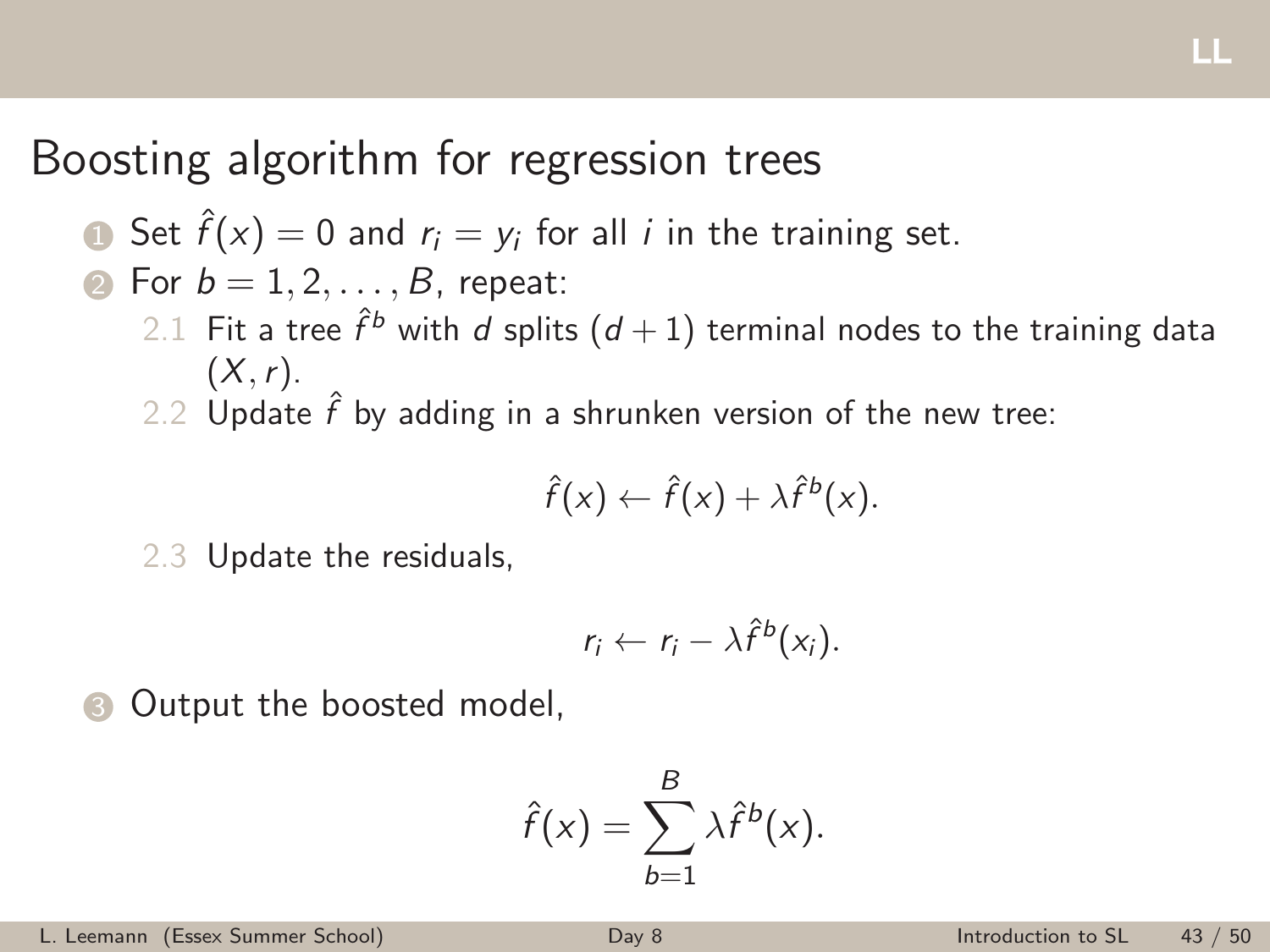### What is the idea behind this procedure?

- Unlike fitting a single large decision tree to the data, which amounts to fitting the data hard and potentially overfitting, the boosting approach instead learns slowly.
- Given the current model, we fit a decision tree to the residuals from the model. We then add this new decision tree into the fitted function in order to update the residuals.
- Each of these trees can be rather small, with just a few terminal nodes, determined by the parameter  $d$  in the algorithm.
- $\bullet\,$  By fitting small trees to the residuals, we slowly improve  $\hat{f}$  in areas where it does not perform well. The shrinkage parameter  $\lambda$  slows the process down even further, allowing more and different shaped trees to attack the residuals.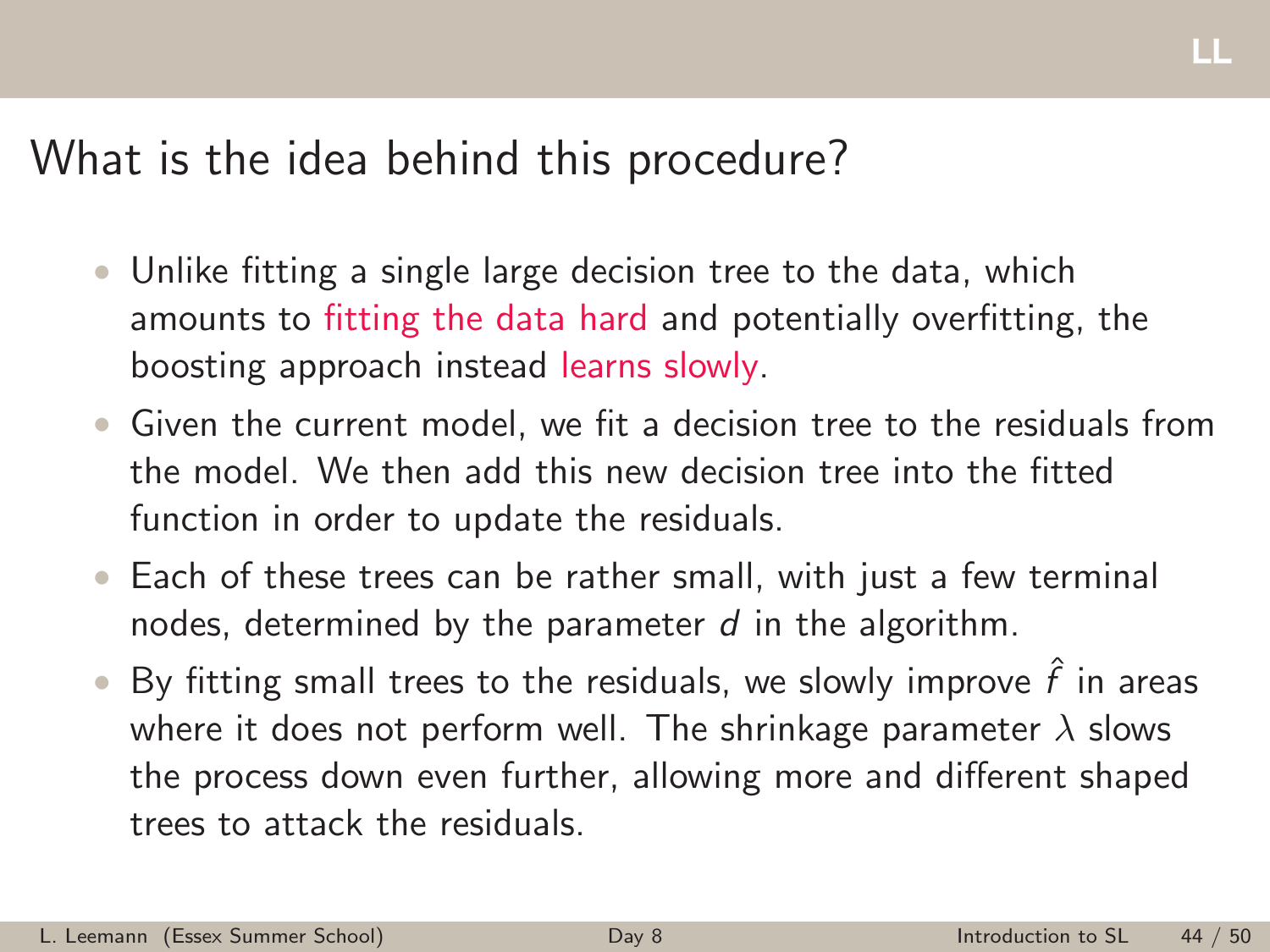#### LL

### Boosting for classification

- Boosting for classification is similar in spirit to boosting for regression, but is a bit more complex. We will not go into detail here.
- You can find more details in Elements of Statistical Learning, chapter 10.
- The R package *gbm* (gradient boosted models) handles a variety of regression and classification problems.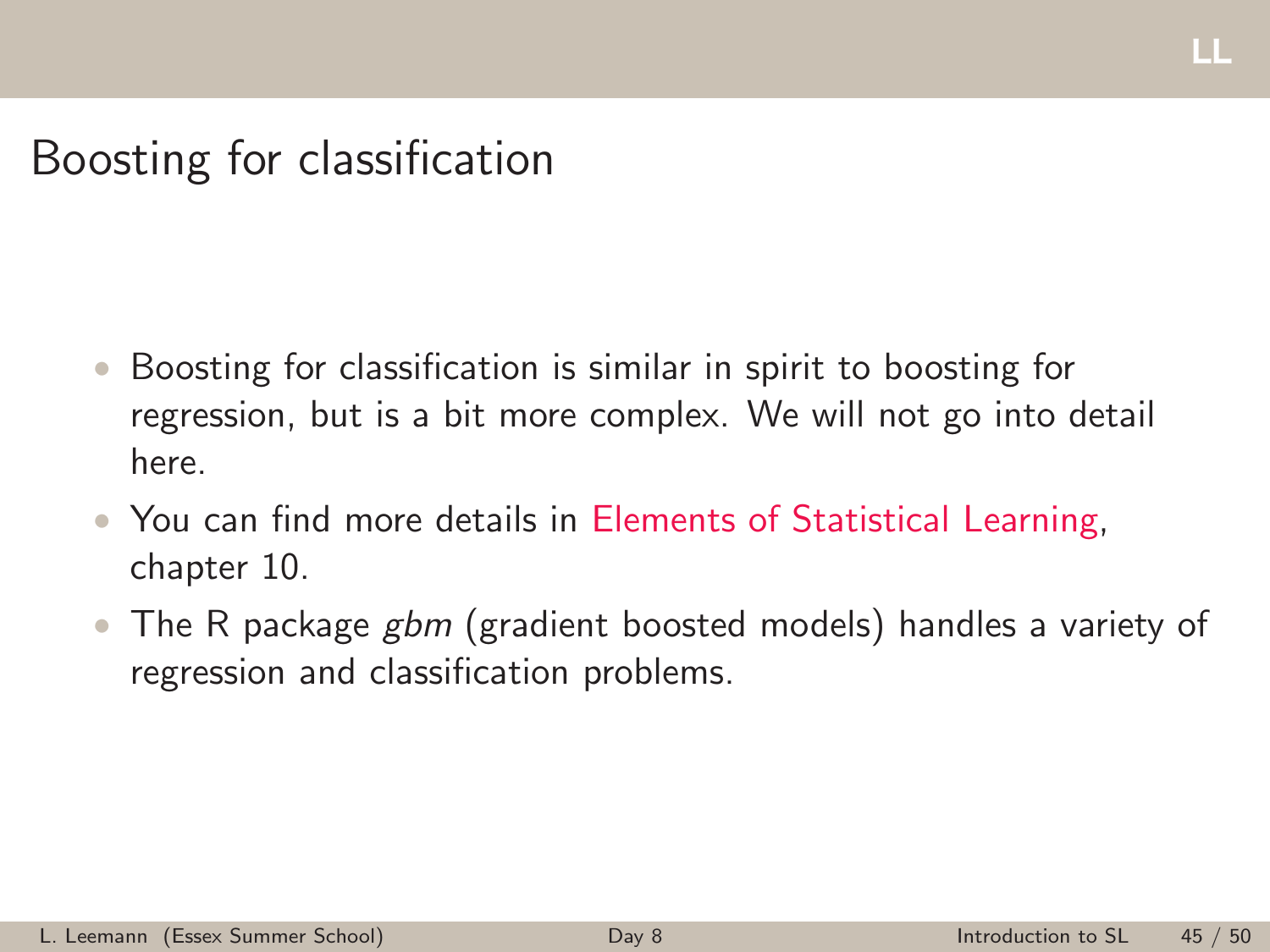#### Gene expression data continued



(Hastie et al, 2008: 323)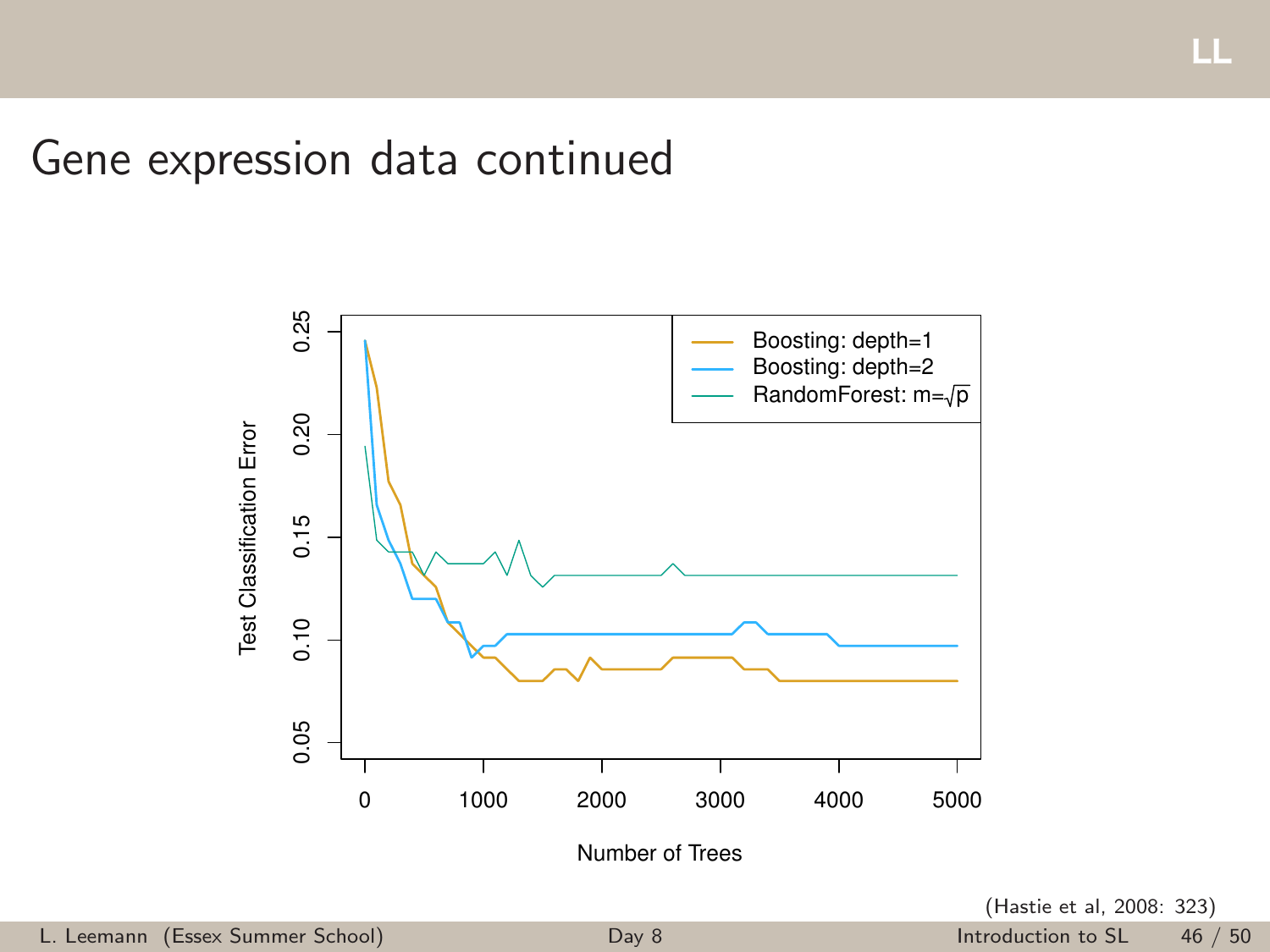Details of previous figure

- Results from performing boosting and random forests on the fifteen-class gene expression data set in order to predict cancer versus normal.
- The test error is displayed as a function of the number of trees. For the two boosted models,  $\lambda = 0.01$ . Depth-1 trees slightly outperform depth-2 trees, and both outperform the random forest, although the standard errors are around 0.02, making none of these differences significant.
- The test error rate for a single tree is 24%.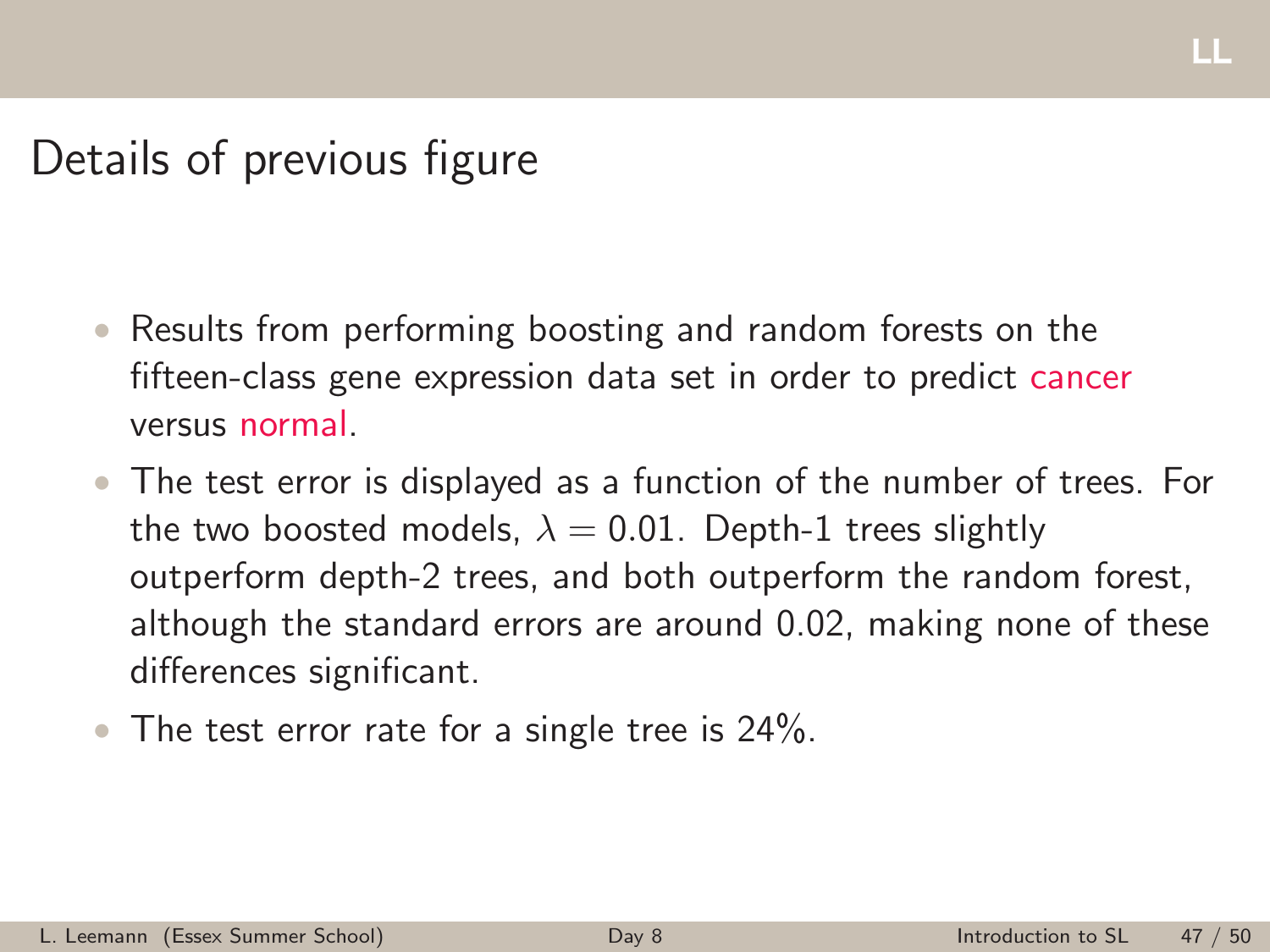## Tuning parameters for boosting

- $\bullet$  The number of trees B. Unlike bagging and random forests, boosting can overfit if  $B$  is too large, although this overfitting tends to occur slowly if at all. We use cross-validation to select B.
- **2** The shrinkage parameter  $\lambda$ , a small positive number. This controls the rate at which boosting learns. Typical values are 0.01 or 0.001, and the right choice can depend on the problem. Very small  $\lambda$  can require using a very large value of  $B$  in order to achieve good performance.
- $\bullet$  The number of splits d in each tree, which controls the complexity of the boosted ensemble. Often  $d = 1$  works well, in which case each tree is a stump, consisting of a single split and resulting in an additive model. More generally d is the interaction depth, and controls the interaction order of the boosted model, since d splits can involve at most d variables.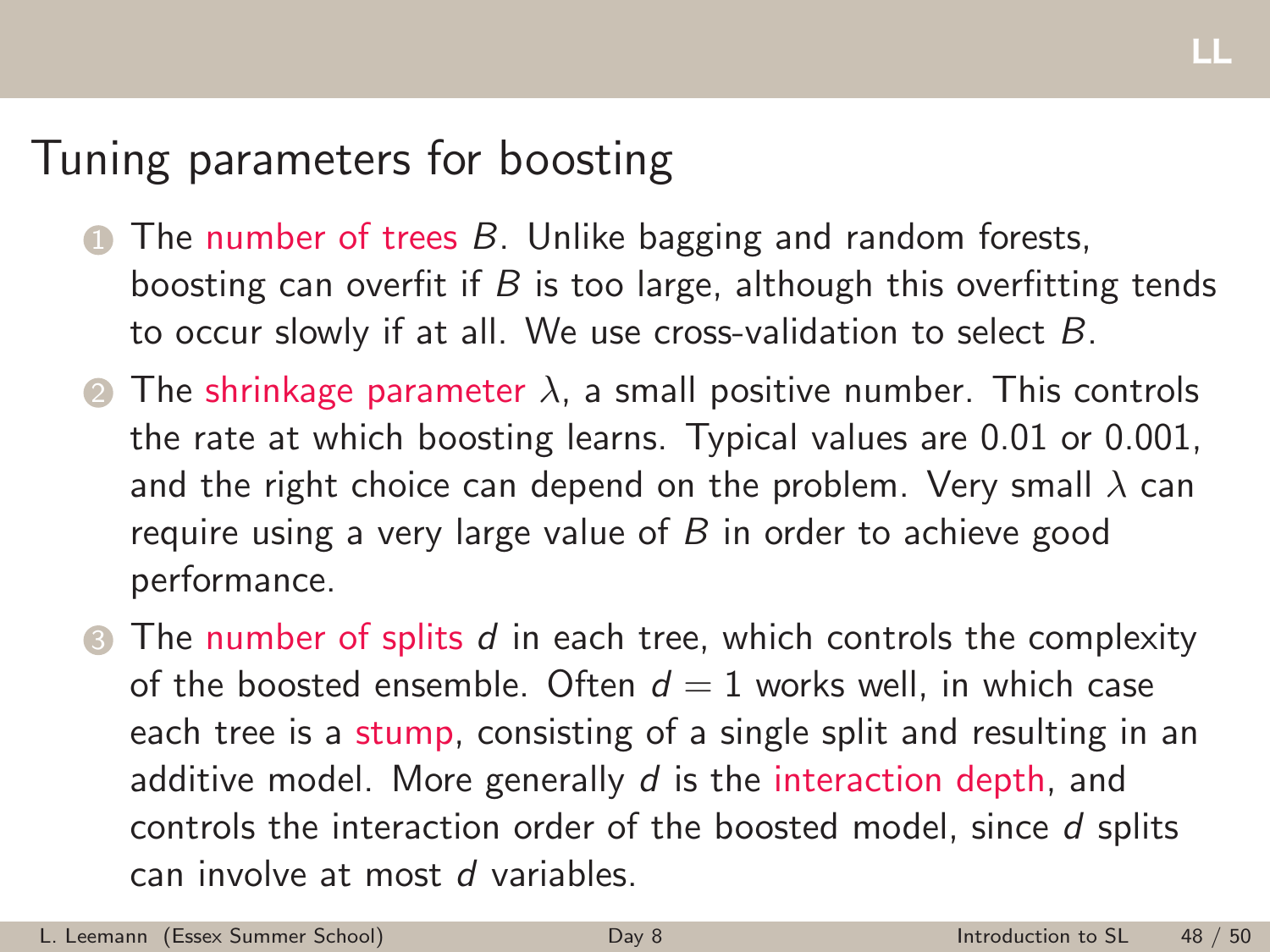#### Variable importance measure

- For bagged/RF regression trees, we record the total amount that the RSS is decreased due to splits over a given predictor, averaged over all B trees. A large value indicates an important predictor.
- Similarly, for bagged/RF classification trees, we add up the total amount that the Gini index is decreased by splits over a given predictor, averaged over all  $B$  trees.



(Hastie et al. 2008: 319)

Variable importance plot for the *Heart* data.